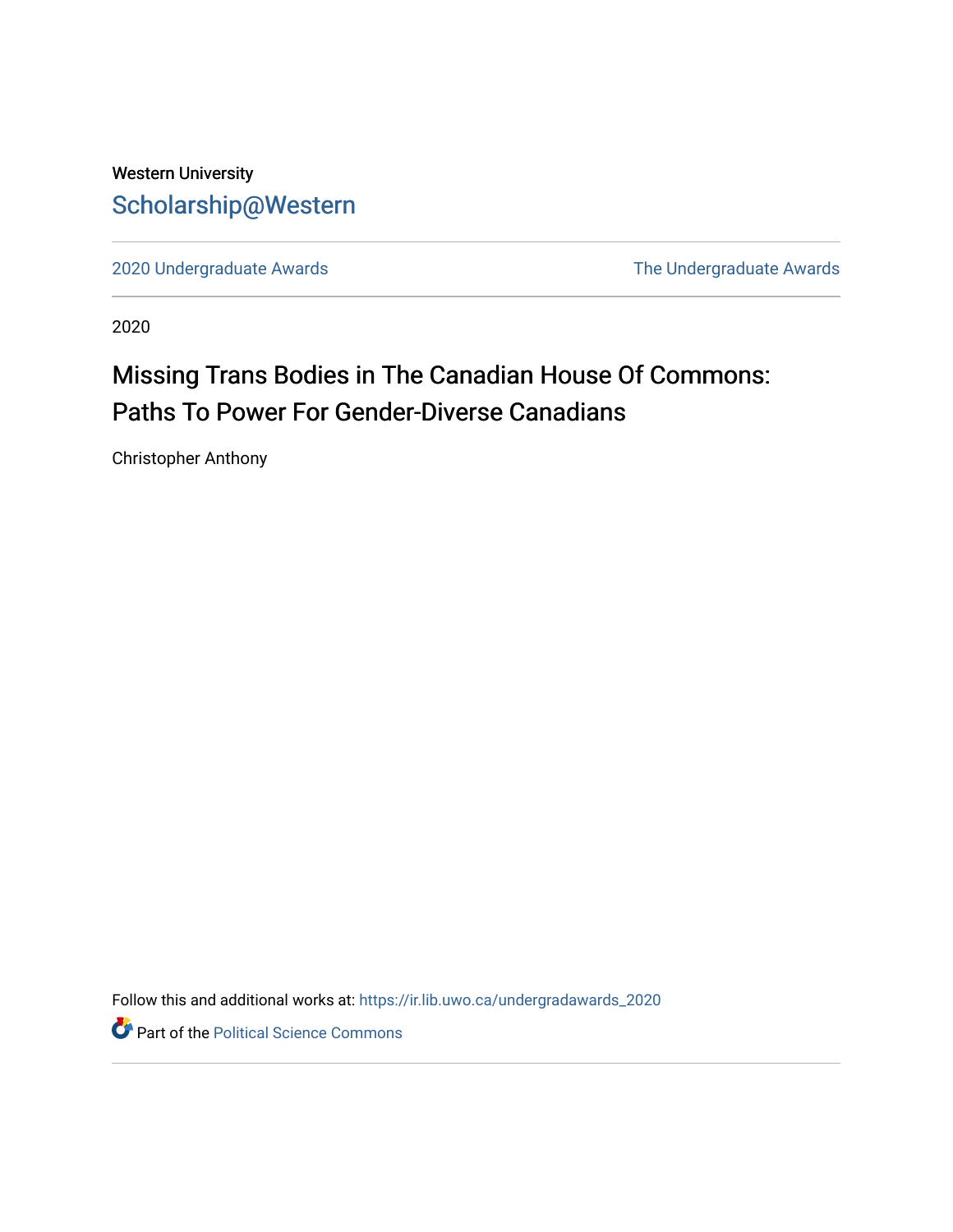# MISSING TRANS BODIES IN THE CANADIAN HOUSE OF COMMONS:PATHS TO POWER FOR GENDER DIVERSE CANADIANS

Christopher Anthony

Western University

December 10, 2018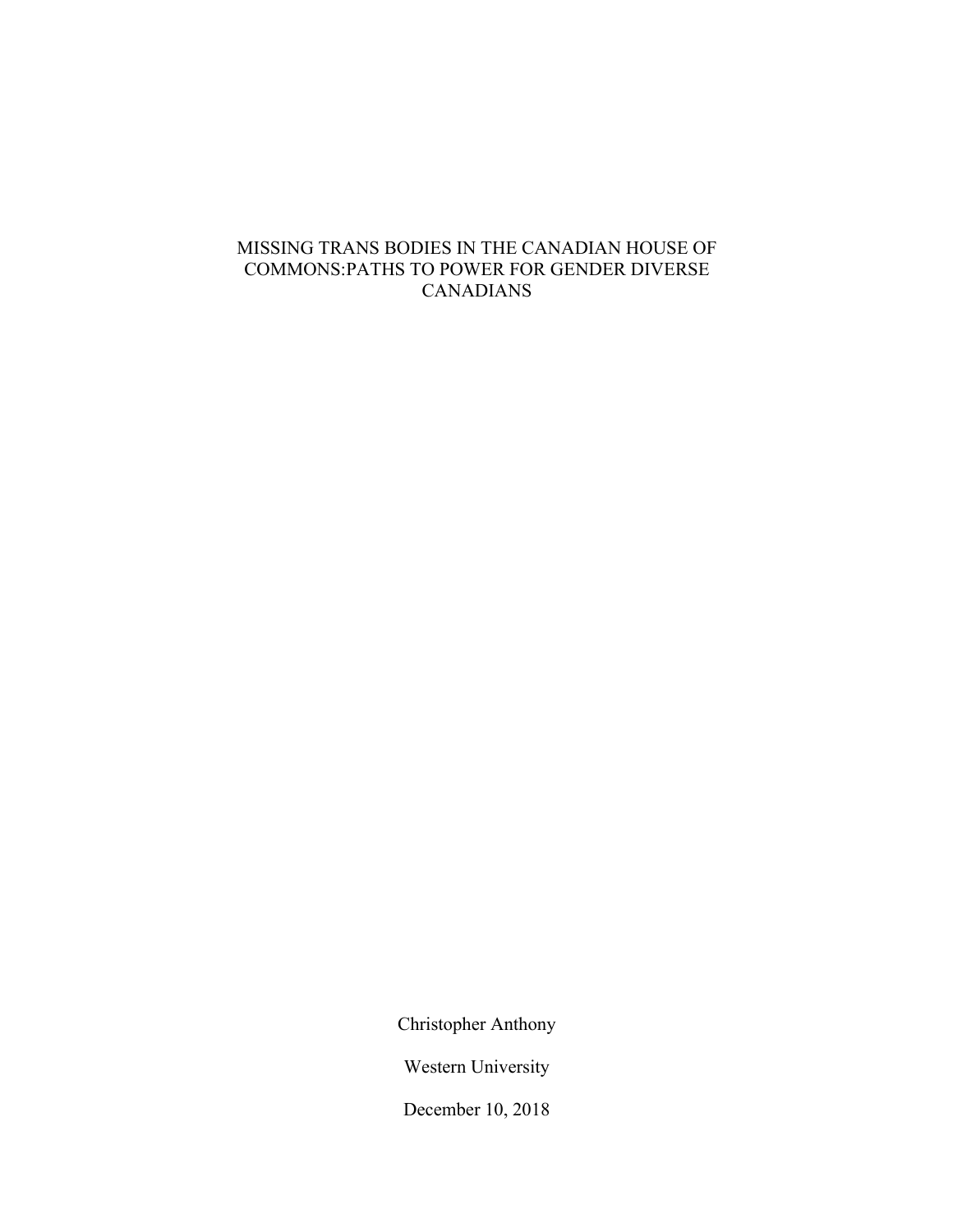#### **ABSTRACT**

Despite substantial public acceptance for Canadian sexual and gender minorities, LGBT people remain on the margins of obtaining equitable federal political representation. In the 2015 election, twenty-one openly LGBT candidates ran for office with just six winning a seat in the House of Commons (HoC). Of these candidates, one identified as openly-transgender. According to John Adams, legislatures should be "[miniature portraits] of the people at large, and … should feel, reason and act like them." If so, Canada's parliament lags in achieving LGBT equitable representation, given that LGBT people make up as much as ten percent of the Canadian population yet only hold 1.7 percent of Parliamentary seats. Although LGB people lack suitable federal representation, transgender, transsexual, intersex and gender nonconforming individuals (TTIGs) are entirely disregarded. No TTIG-candidate has ever won federal office.

What explains this lack of representation? What are the socio-political barriers barring TTIGs from running (and winning) and what must be done to ensure greater HoC representation? Utilizing media sources and candidate-perspectives, this paper will argue that lacking TTIG representation is due to the multiplicity of supply-side problems combined with lacking demandside solutions for TTIG candidates. Too few run for political office because of societal barriers impeding their candidacies - lacking social acceptance, hate crimes, violence, and isolation, alongside politico-institutional barriers - the electoral system, political parties, and Canadian voters themselves. This paper will examine these barriers and potential interventions (ex. institutional reform) to improve TTIG federal representation.

TTIG MPs are needed not only for representation-sake. Breaking the glass ceiling serves as a consciousness-raising function, challenging false social perceptions that justify excluding minority political participation. This paradox of social acceptance yet political exclusion must be rectified through changes to Canadian society that begin in the classroom. These false social perceptions must be rectified through positive, anti-discriminative gender identity and expression curriculum. Without a more accepting and tolerant Canada, it will be challenging to ensure the legislature personifies a miniature portrait of the electorate.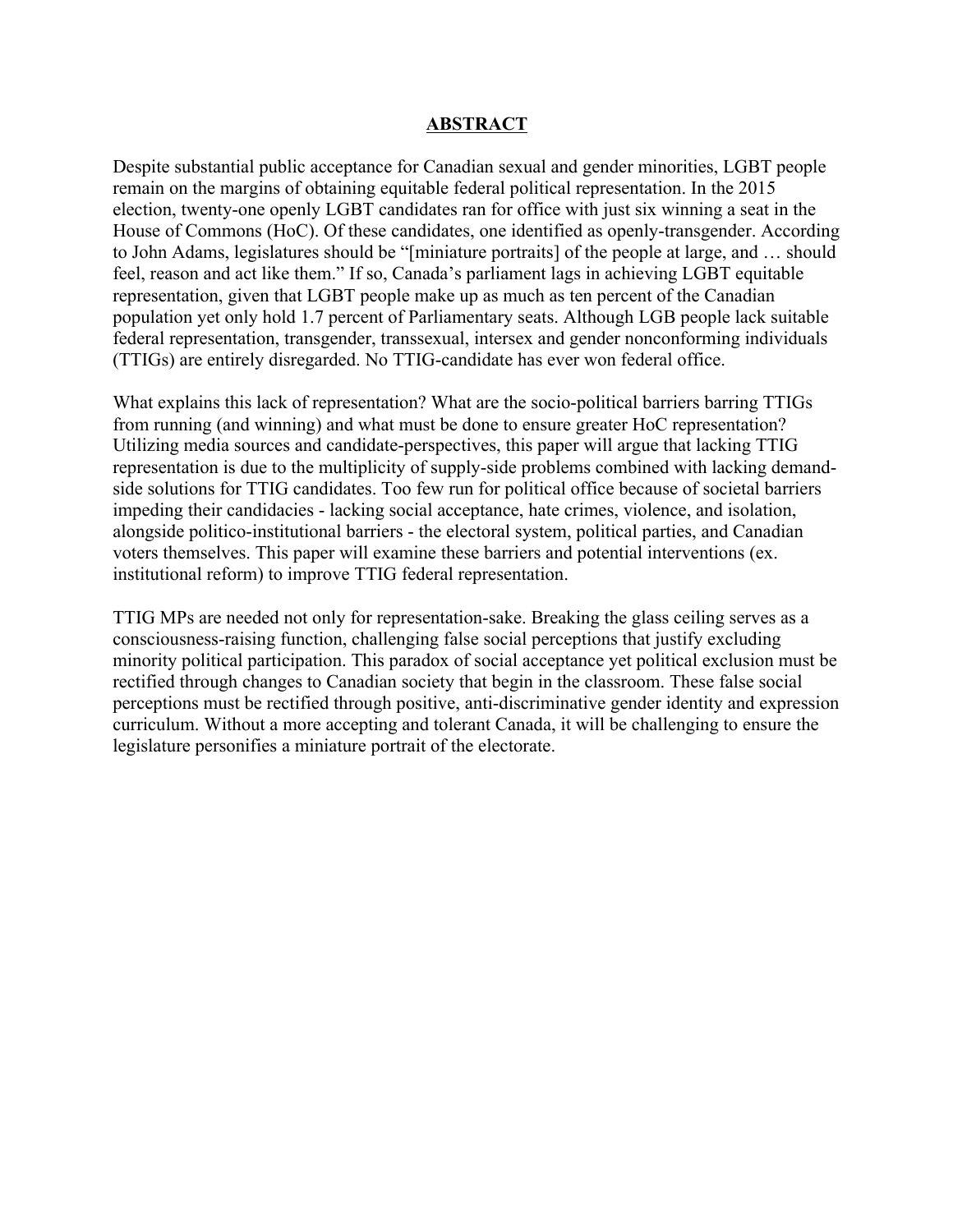Despite substantial public acceptance for Canadian sexual and gender minorities, where  $2/3$  of Canadians believe LGBT people deserve equal legal protections<sup>1</sup> and 80% believe society should accept the LGBT community,<sup>2</sup> sexual and gender minorities remain on the margins of obtaining equitable federal political representation.<sup>3</sup> In the 2015 federal election, twenty-one openly LGBT candidates ran for office<sup>4</sup> with only six winning a seat in the House of Commons  $(HoC)$  - 1.7 percent of Parliament overall.<sup>5</sup> Despite this, surveys estimate LGBT people make up as much as ten percent of the Canadian population.<sup>6</sup>

According to John Adams, legislatures should be "[miniature portraits] of the people at large, and ... should feel, reason and act like them."<sup>7</sup> If so, Canada's parliament lags in achieving LGBT equitable representation. Of the twenty-one candidates who sought election in 2015, only one identified as openly-transgender.<sup>8</sup>-Although LGB people lack suitable federal representation, transgender, transsexual, intersex and gender nonconforming individuals (TTIGs) are entirely disregarded.

What explains this lack of representation? What are the socio-political barriers barring TTIGs from running (and winning) and what must be done to ensure greater HoC representation? Lacking TTIG representation is due to the multiplicity of supply-side problems combined with lacking demand-side solutions for TTIG candidates. Too few run for political office because of societal barriers impeding their candidacies - lacking social acceptance, hate crimes, violence, and isolation, alongside politico-institutional barriers - the electoral system, political parties, and Canadian voters themselves. This paper will examine these barriers and potential interventions to improve TTIG federal representation.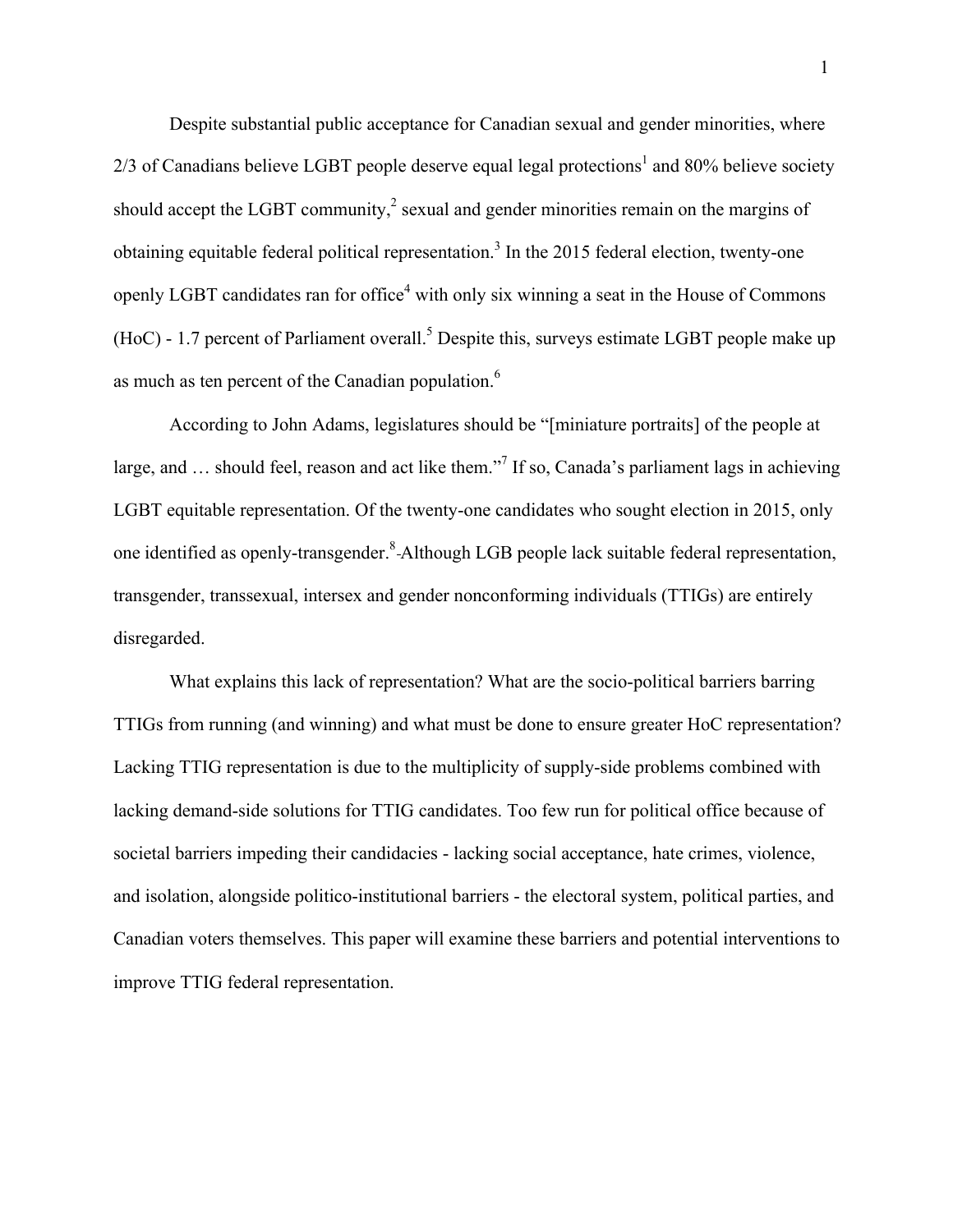#### **SOCIETAL BARRIERS**

Electing TTIGs is crucial for their continued protection, advancement and integration into Canadian society.<sup>9</sup> TTIG MPs would nurture acceptance from straight colleagues who lack knowledge of their lived experiences.<sup>10</sup> They would become symbols of social progress and utilize their lived experiences to advocate, set agenda and build alliances to table equality bills and enact change in Canadian society.<sup>11</sup>

However, TTIG candidate/MP visibility is a double-edged sword.<sup>12</sup> While empowering for TTIG youth to have role models reach the echelons of Canadian federal politics, empowerment comes with costs. TTIGs have been unable to reach the HoC due to vast societal barriers (as argued below) impeding their candidacies and electoral chances. When they run, TTIGs are marginalized, pigeonholed and face detrimental risks to their livelihoods.

#### **Confronting The Norms Of The "Ideal Politician"**

Firstly, TTIG candidates must be cognizant of socially entrenched imagery of the "ideal politician" – the baby kissing, pro-family, heterosexual, cisgender, white, upper-class male.<sup>13</sup> When seeking election, their bodies will be subjected to the public's external gaze and their institutions, constantly compared to entrenched ideas of hegemonic masculinity, heteronormativity and cisnormativity.<sup>14</sup> As political leaders are representatives of their parties and nations, exemplifying national dreams and values, TTIGs will experience disadvantages when failing to fit the stereotypical "politician" mold.<sup>15</sup> This is not to argue that politicians outside the mold have not previously broken through the glass ceiling; but the difference for TTIGs however, is that while women, people of colour, and gay men have reached political office, they did so while remaining within gender and/or sexual binaries. These binaries reinforce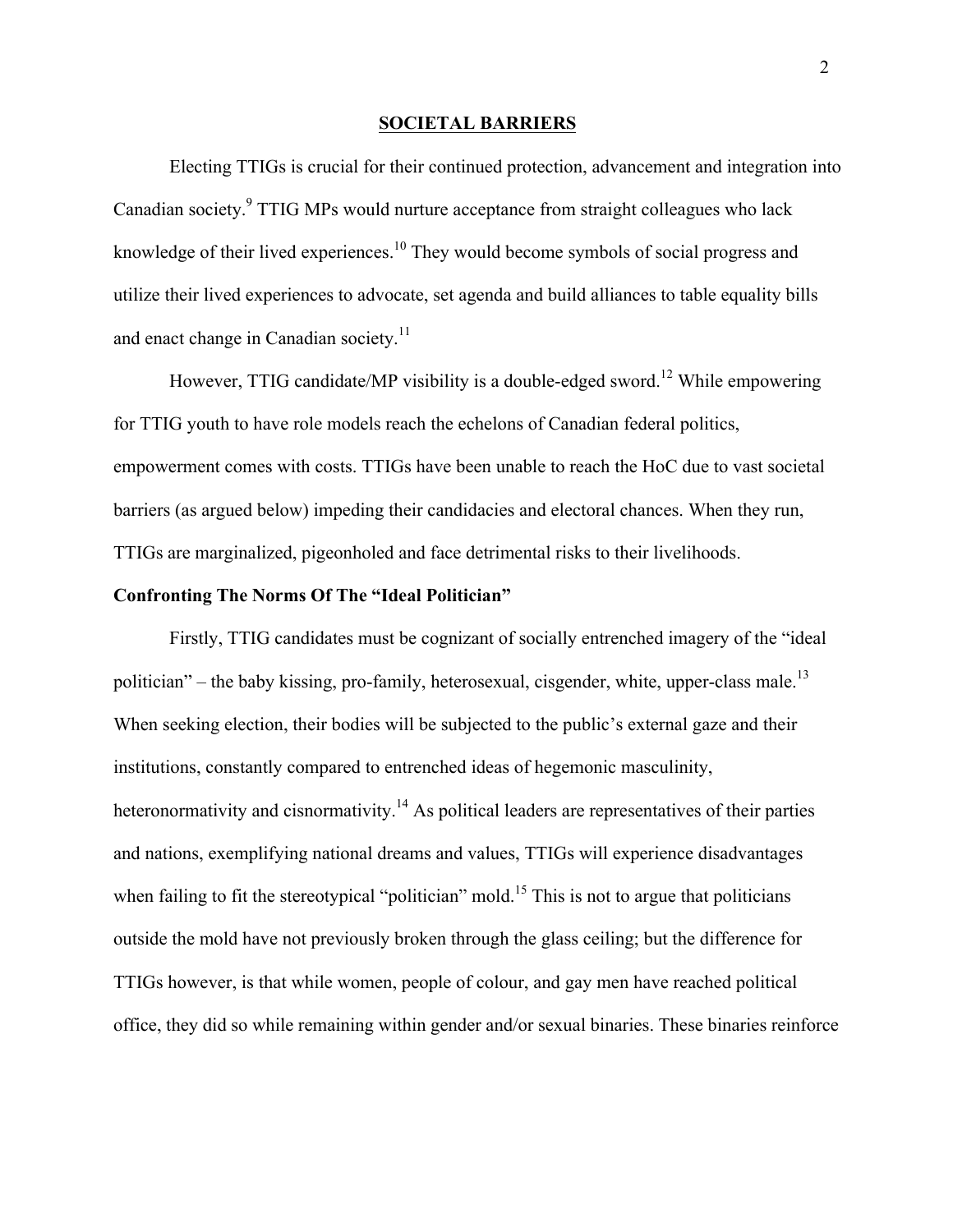hierarchies with those who are masculine, cisgender and heterosexual ranked superior, and those feminine, gender nonconforming, and non-heterosexual inferior.<sup>16</sup>

TTIGs attempt to live these binaries/norms differently or reject them entirely.<sup>17</sup> TTIGs may choose to identify in a multitude of ways - female-to-male (FTM), male-to-female (MTF), genderqueer, intersex, two-spirit, bi-gender, transsexual, drag king, drag queen, or gender variant, all categories existing outside of the gender binary.<sup>18</sup> Living outside the binary also confuses and disturbs social understandings of sexuality. Canadian voters may find it challenging to accept TTIGs "choice" to live outside of entrenched gender and sexuality norms, and, in turn, find it difficult to vote for them.

#### **Socio-Cultural And Psychological Barriers**

TTIGs are less likely to seek office than their LGB counterparts due to socio-cultural and psychological barriers - language, high rates of violence, "passing" and the closet. *Language*

Our world relies on language to acquire culture and identity.<sup>19</sup> "Language is viewed as enabling a speaker to present their concept of their identity … a lack of available language is disabling [and] prohibits people from truly identifying and expressing their identities.<sup>220</sup> When discovering nonconforming identities, TTIGs exist in a nameless state. The words of reference they have to self-identify are cisnormative.<sup>21</sup> Identifying outside of these ideals impact TTIG chances of electoral success. Cisnormative society faces no barriers in labeling trans people, pathologizing them as "mentally deficient" or "freaks."<sup>22</sup> Language impedes the supply of TTIGs for office because the words society uses to refer to these individuals are cisnormative. TTIGs are burdened with reclaiming these words and their identities prior to, and while running for, political office.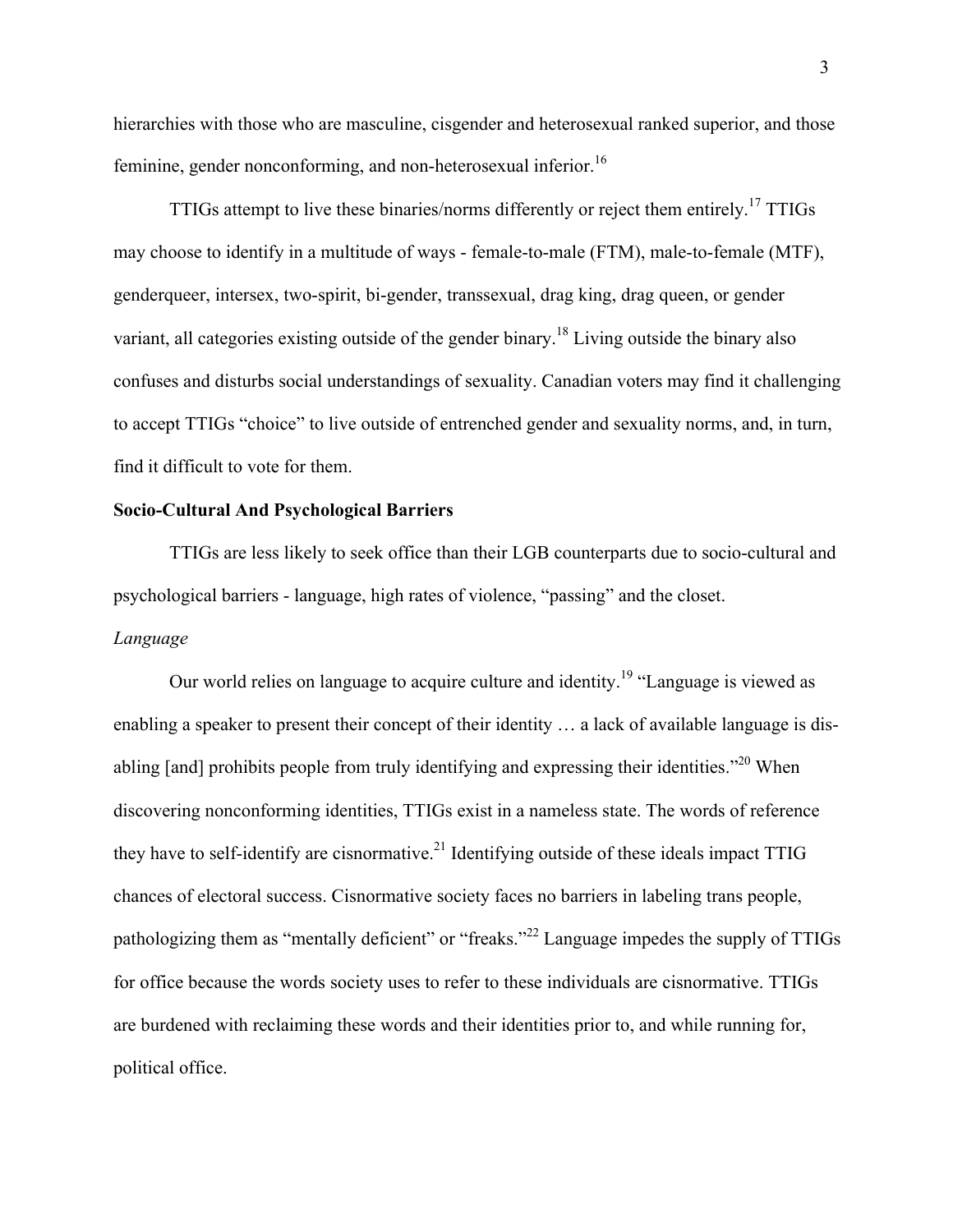#### *Violence*

TTIGs encounter incessant marginalization and violence within cisnormative society; yet, obtaining statistics and data on the rates of violence against TTIGs is difficult. Recent *Statistics Canada* reports on violent victimization exclude TTIGs because of lacking standardization in defining gender identity and gender expression.<sup>23</sup> This exclusion amounts to "erasure."<sup>24</sup> For Osmel Guerra (*Qmunity* Director), this lack of data says, "we tolerate you, but we don't really accept you. Trans people continue living in the dangerous interaction of phobia, racism, and sexism."<sup>25</sup>

Data available on TTIG discrimination comes primarily from provincial reports. According to the Ontario Trans PULSE Project, twenty percent of all TTIG Ontarians are "physically or sexually assaulted for being TTIG, and another thirty-four percent verbally threatened or harassed."<sup>26</sup> Further, lacking "TTIG-inclusive policies within workplaces present access barriers to employment and creates unhealthy … work environments. Of [TTIG] Ontarians, [eighteen percent are] turned down for a job because they [identify as TTIG.] [Thirteen percent are] fired for being [TTIG]."<sup>27</sup> TTIGs individuals are nearly two times as likely to report experiencing domestic partner violence than their cisgender counterparts.<sup>28</sup> Finally,  $\frac{1}{4}$ TTIG youth report being physically forced to have sex, with seventy percent reporting sexual harassment and forty-four percent cyberbullying.<sup>29</sup>

TTIG violence has lasting side effects. The violence permeating their lives reminds TTIGs of their liminal status. Violence is so common that TTIGs see it as normal.<sup>30</sup> "I'm aware of what's going on around me but I don't focus on it because if I did, I'd probably be hanging from a rope... [That] constant oppression, discrimination, harassment. I can't have that."<sup>31</sup> Violence infiltrates public, private and personal arenas, leaving no safe space.<sup>32</sup> They fear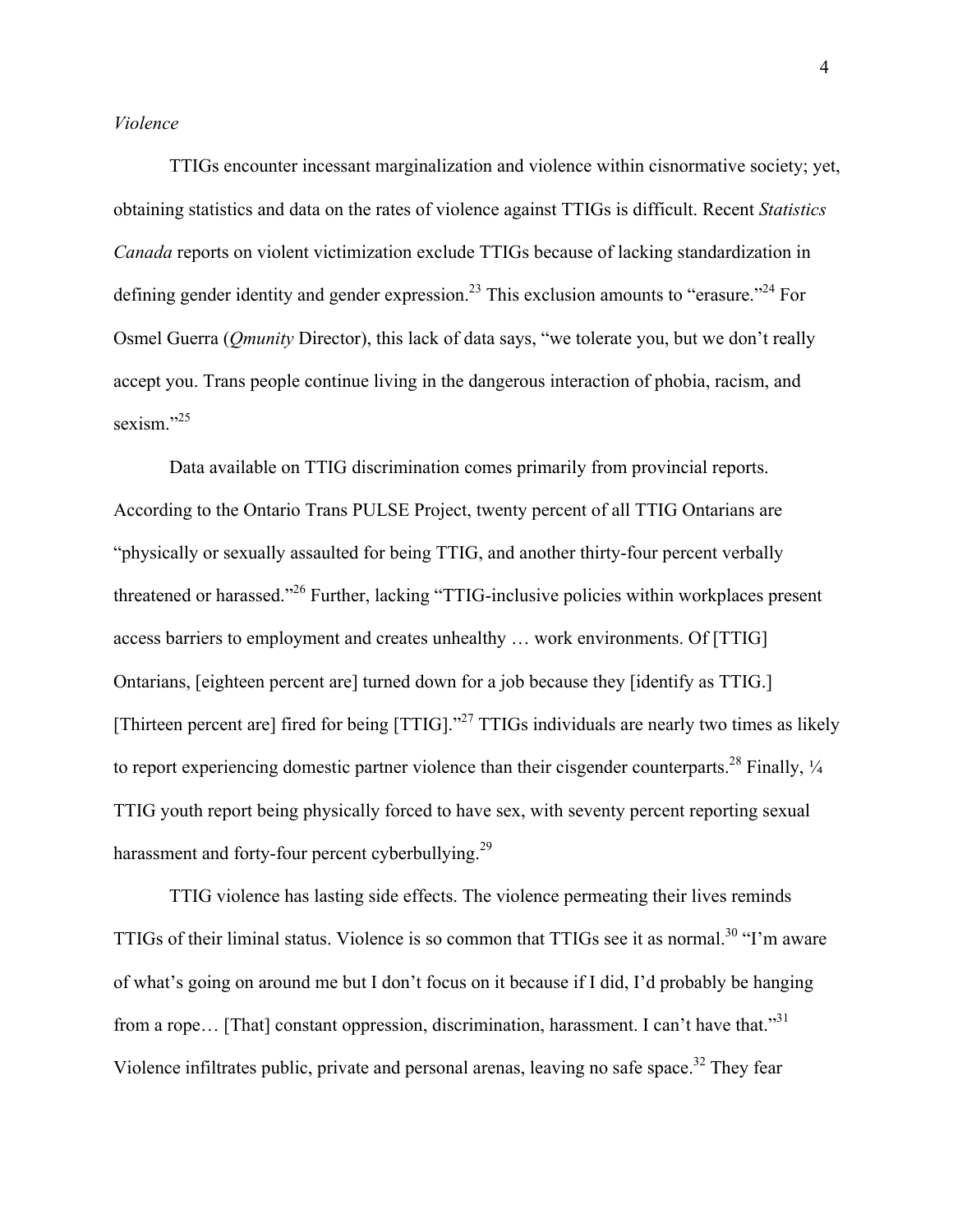violence from neighbors and family members, the first to "gender police" their identities, leaving them hyper-vigilant for their protection.<sup>33</sup> TTIG hyper-vigilance is a consequence of the rippling effect of hate crimes.<sup>34</sup> TTIGs do not even have to be victims themselves, "it only has to happen once or twice and … it [affects] the whole community."<sup>35</sup> Minimal support alongside violence lead to isolation, self-hatred and sometimes, suicidal ideation.<sup>36</sup> For this TTIG,

The number one killer of [TTIGs] are [TTIGs]. We take our own lives because we can't endure living in … such profound isolation … These kinds of actions are finishing off the job that somebody else has done … Suicide is … an expression of … accumulated hate crimes over years and years … Suicide [is] a wound of death at the hands of others, and then we ... finish it off ourselves. <sup>37</sup>

# *"Passing" And The Closet*

Social persecution, stigma and stereotype leave mentally detrimental impacts. TTIGs are made to feel inhuman, invisible and assailable and the violence experienced by one ripples to others.<sup>38</sup> Attempted assimilation leaves TTIGs trying to "pass." "Passing" is when "a person from group A self-identifies as belonging to group B, is accepted as a member of group B and can remain a member of that group without being detected."<sup>39</sup> Unlike racial minorities, TTIGs can often be invisible/unnoticeable to the general public. Some believe being able to "pass" protects them from the discrimination experienced by racial minorities.<sup>40</sup> However, as aforementioned, this is not the case. TTIGs attempt passing to self-actualize their identities to feel as if their sex matches their gender.<sup>41</sup> However, to society, "passing" is deceiving. Those who successfully pass perpetrate a "charade," while those who cannot pass are unsuccessful deceivers.<sup>42</sup> Attempting to pass or not pass is a double-edged sword.<sup>43</sup>

Society brands TTIGs as deceivers to protect the sexuality of men who engage in sexual encounters with TTIGs to maintain their straightness. If a man sleeps with a TTIG woman, he is straight because he was deceived by her successful passage as a 'natural woman' and, because he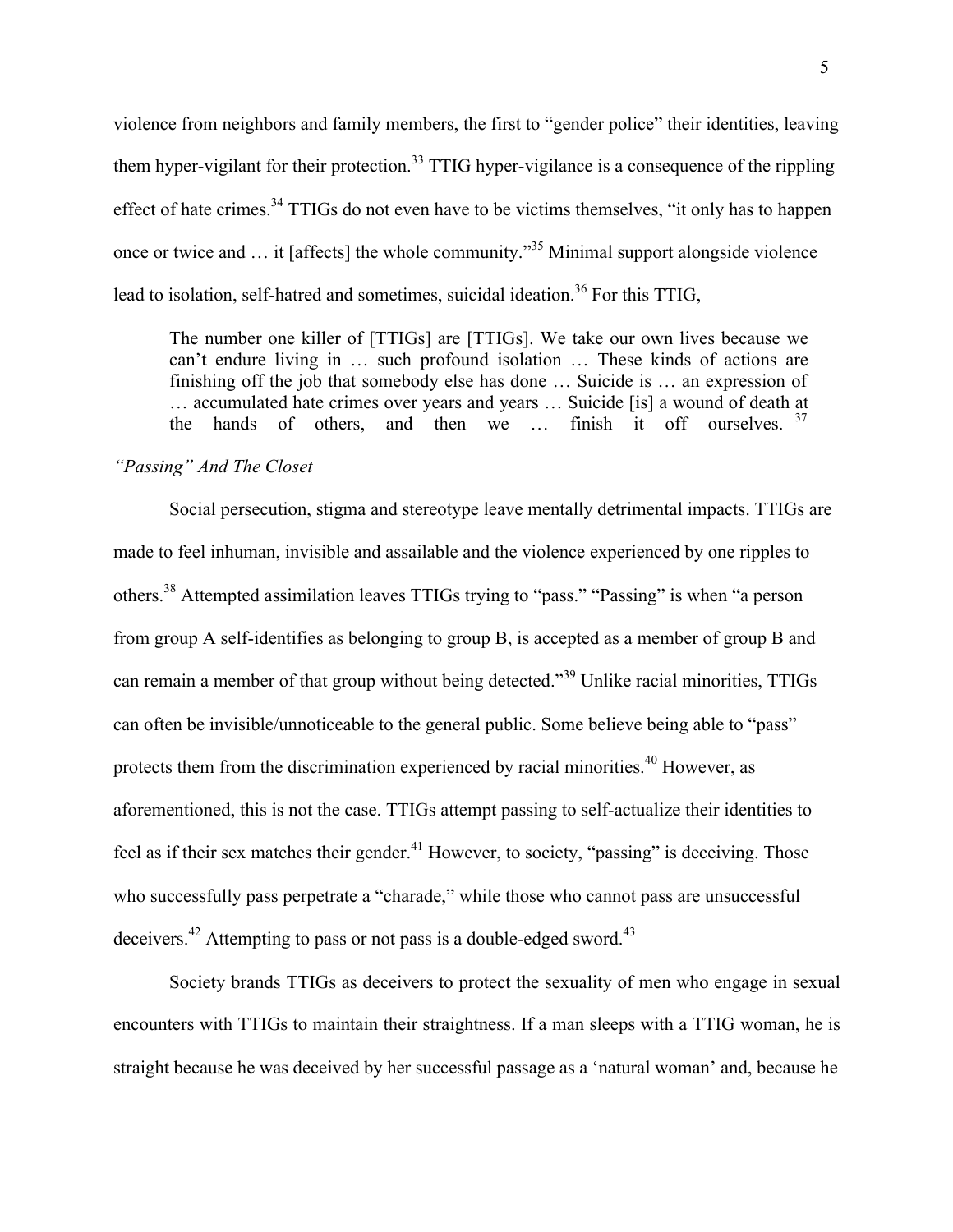was deceived, he is not a 'homosexual' and his heterosexuality remains secure.<sup>44</sup> When TTIGs are outed, they are held responsible for their inability to "do" the appropriate gender appropriately.<sup>45</sup> Violence for this 'deception' shows the entrenchment of the gender binary in society, where TTIGs are punished for committing the "double sin of both abandoning masculinity and choosing femininity."<sup>46</sup>

Unsuccessful passage attempts and the consequences facing TTIGs when caught are indicative of societal transphobia and explain why they remain out of the public eye. Unlike the vast majority of LGB MPs who come out voluntarily because they feel relief not having to live a secret life, because they believe voters appreciate their honesty and because parties are beginning to desire diverse candidates, TTIGs lack this luxury, facing a vast array of (potential) discrimination impacting their ability to run, that may be too insurmountable and not worth the risk. 47 Although Canadian society has become more welcoming for LGB people, social attitudes towards TTIGs must evolve. Given the tribulations TTIGs face, it is unsurprising that there is lacking supply of TTIG candidates.

#### **Consequences Of Running**

Even if they run, the repercussions TTIGs face may be enough to dissuade future TTIGs from running. Like cisgender female candidates, TTIGs are unwilling to run due to gender roles.<sup>48</sup> Scarlett Tays, New Brunswick's first openly trans provincial candidate, spoke of her marginalization and stigmatization. For her, it would be ideal to live in a world where she can run for office as a woman, not a *trans* woman.<sup>49</sup> MP-candidate Jennifer McCreath believes as a transwoman, you are "pigeon-holed [and] run the risk of being stuck with that label. People tend to forget that there are other hats ... I wear."<sup>50</sup> For McCreath, the association of being the first openly-trans candidate in federal politics comes with that being the focal point of her media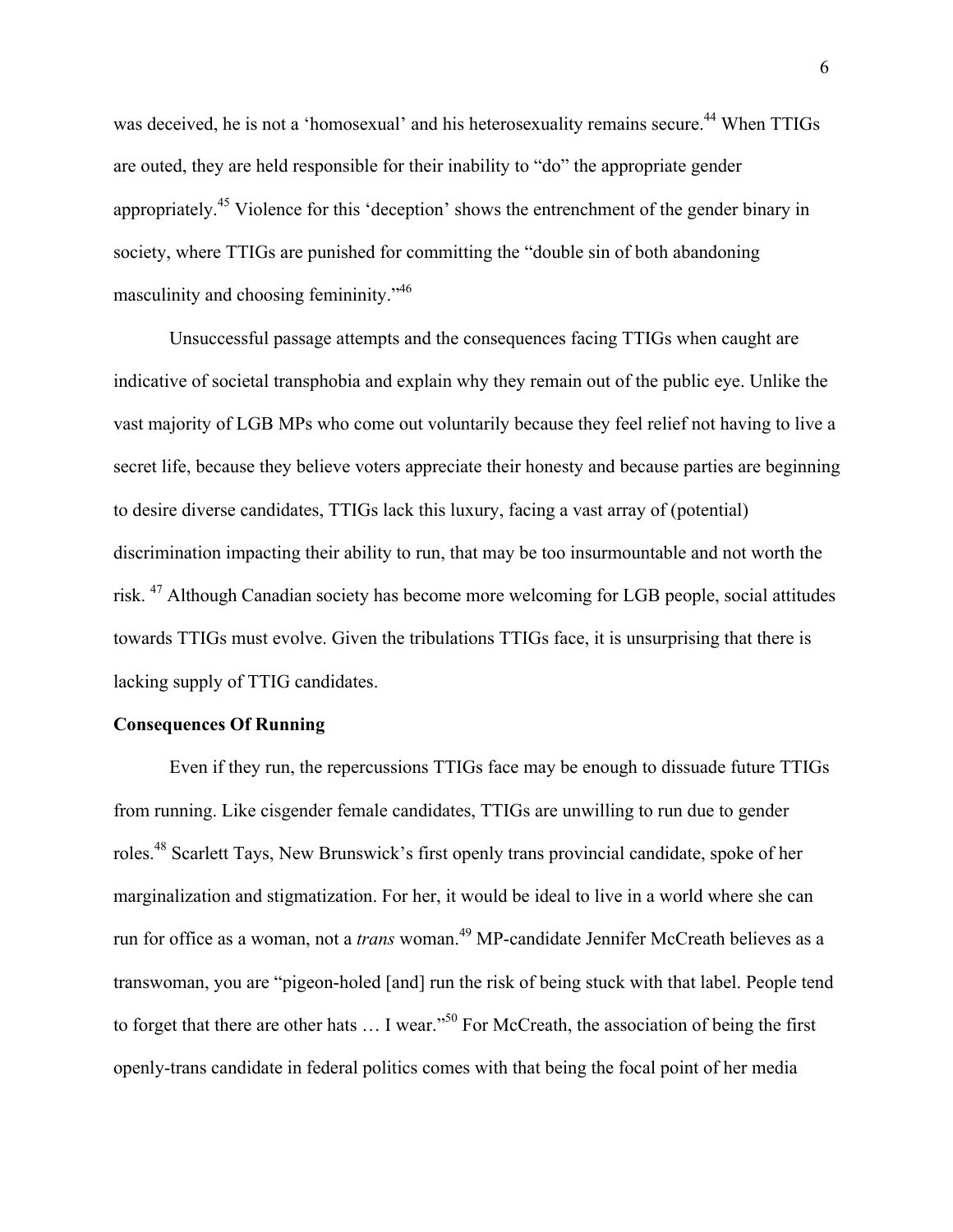representation, not her platform. For her, being trans is only one aspect of her identity and she wants to be taken seriously as a political candidate, which means not being boxed-in by her gender identity. Further, openly-trans candidates risk potential for hate speech and public discrimination. When Morgane Oger ran in the provincial B.C. election, hateful religiouslyprovoked flyers were hung in her riding, urging constituents to reject her. <sup>51</sup> They stated, "the truth is there are only two genders, male and female, and they are God-given and unchangeable."<sup>52</sup> Running as openly-trans makes candidates' lives transparent. All candidates subject themselves to this transparency, however, it is unlikely heterosexual cisgender candidates worry about violence inflicted upon them because of their gender or sexual orientation. TTIGs, rather, must be cognizant of the impact their visibility will have on themselves, their families and their community.

From the cisnormative hegemony of language to both verbal and physical violence and their impacts on TTIG safety, livelihoods and mental health, to social norms that TTIGs are required to try and pass, Canadian TTIGs face various issues preventing them from seeking office. When they do attempt a run, they face backlash beyond the typical political smear.

To preserve the inroads made by the LGB community and TTIG individuals specifically, Rayside believes it essential for LGBT activists to become involved in mainstream politics at all governmental levels.<sup>53</sup> Yet, no openly-TTIG candidate has won a federal seat. Until that first trailblazer wins a seat and indicates what is possible, there will be a lack of federal TTIG representation making it challenging for their issues to be properly advocated for.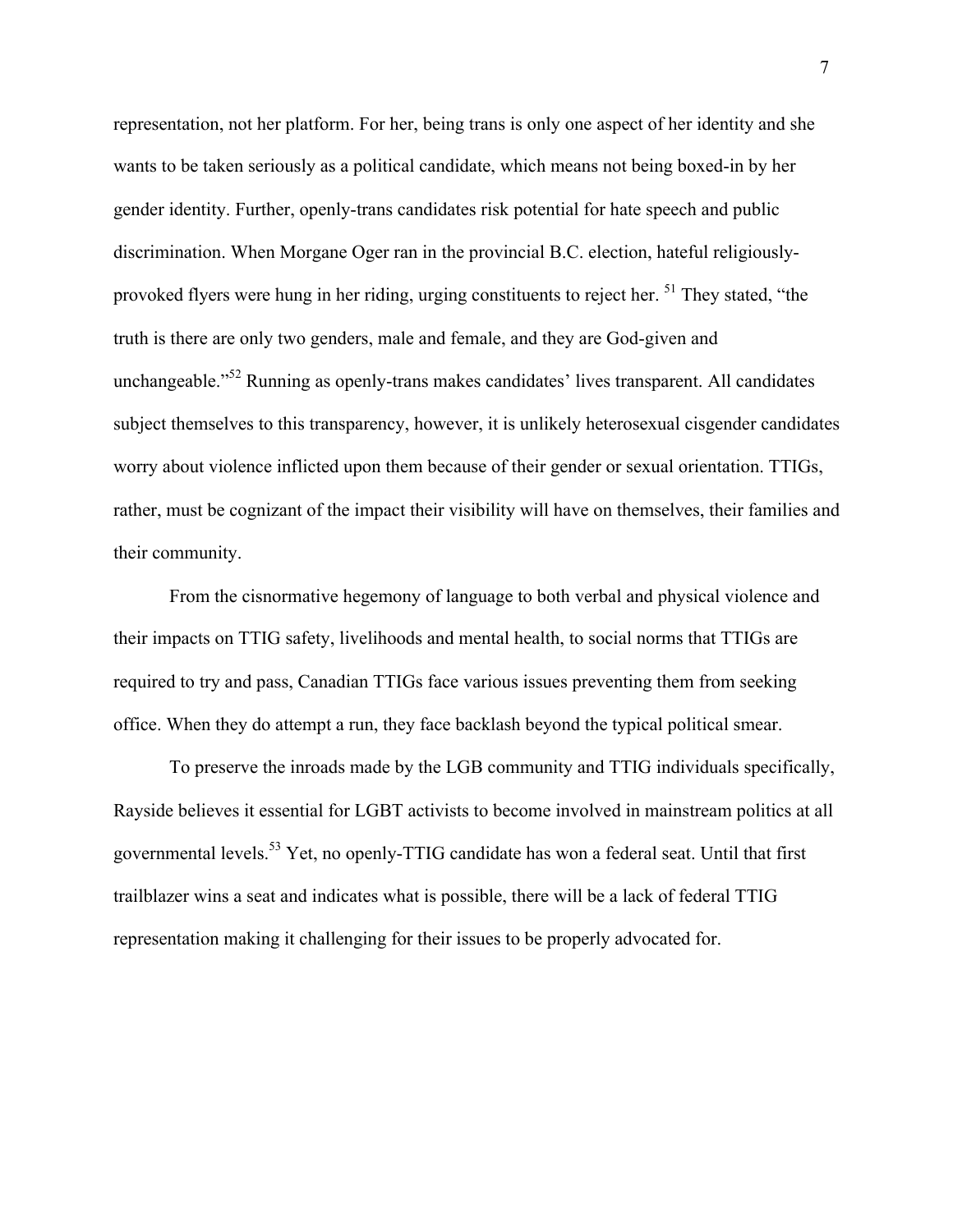#### **POLITICAL/INSTITUTIONAL BARRIERS**

Even if openly-TTIG candidates overcame the aforementioned tribulations, demand-side solutions - changes to or proactive approaches by political institutions - to encourage participation, are lacking.

#### **The Electoral System**

Instead of a miniature portrait of the electorate, Canada's Parliament is "[a] warehouse of traditional masculinity [and its] political parties are its main distributors."<sup>54</sup> Canada's exclusive parliament is symptomatic of the more significant issue preventing TTIG representation, the electoral system. Canada utilizes a first-past-the-post (FPTP) system where parties are incentivized to run lowest-common-denominator candidates they know the electorate will support, knowing their candidate needs only a plurality of votes to win.<sup>55</sup> Parties often nominate stereotypical candidates because they believe they are the most electable, disadvantaging women and minority candidates. Alternatively, many believe list-style proportional representation (PR) systems are more welcoming. PR allows parties a means of bypassing electoral prejudice by placing minority candidates on a list.<sup>56</sup> Once the party receives a majority of votes, candidates will be selected from said list.

TTIG candidates have the highest electability under mixed-member proportional (MMP) systems, utilized by Germany and New Zealand.<sup>57</sup> MMP systems double the seats in each riding and allow the electorate to vote for a candidate and a party.<sup>58</sup> The first seat will go to whichever candidate has the plurality of votes (FPTP). However, the second vote will begin to fill in extra seats via the most under-represented parties with candidates on party lists (List PR).<sup>59</sup> MMP systems ensure parliament represents the preferences of the electorate as much as possible, allowing for greater political diversity and preventing minority rule.<sup>60</sup> This method lets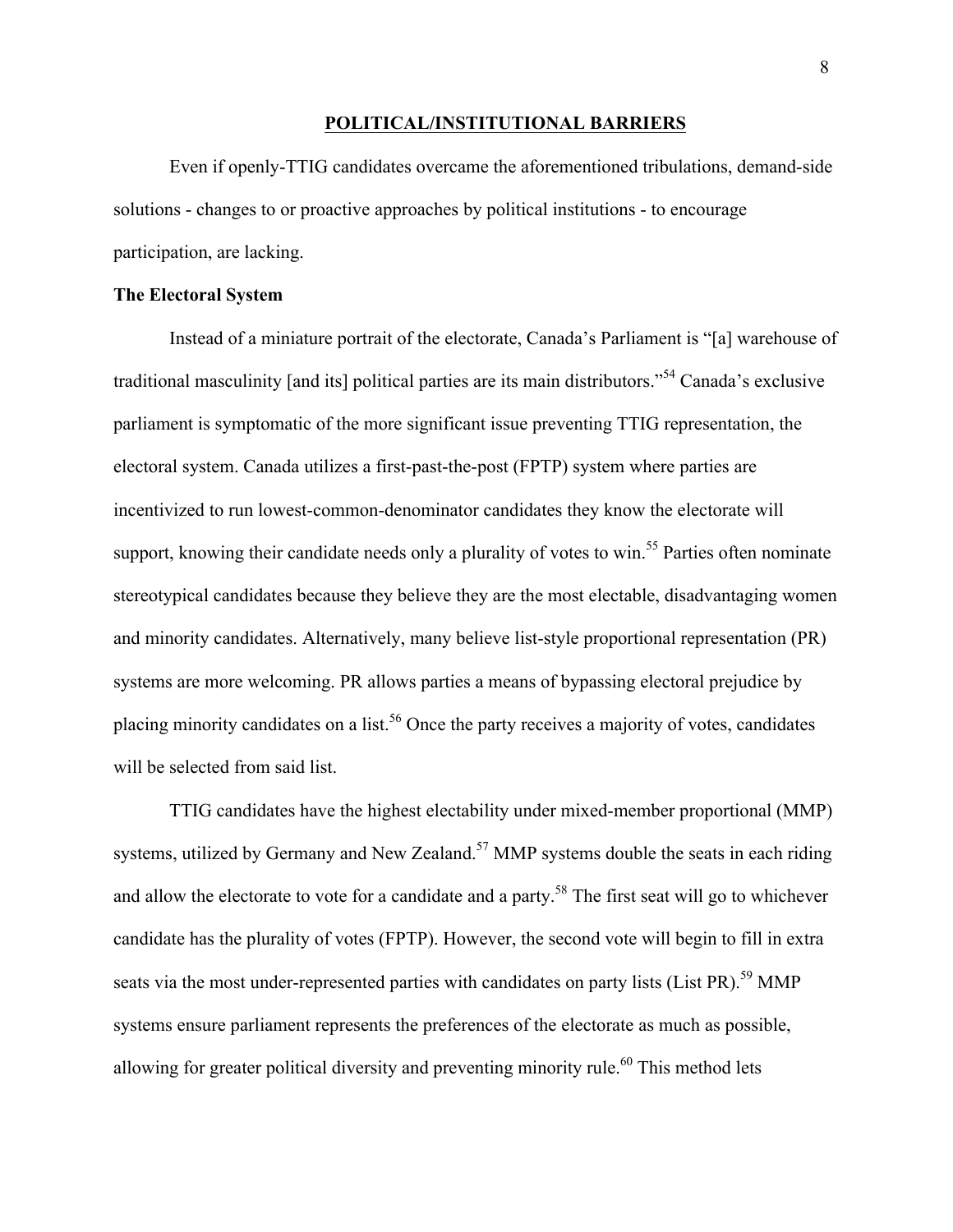candidates be strategic on their first vote while indicating ideological preference on the second vote. Placing diverse candidates on top of lists will bring greater representation. In New Zealand, MMP successfully increased LGBT representation, with six-percent of their parliament made up of LGBT people.<sup>61</sup> Adopting MMP would crack open the door for TTIGs to reach the Canadian HoC.

#### **Political Parties**

However adopting MMP alone is insufficient in guaranteeing TTIG representation. Political parties are responsible for selecting candidates to run based on their perceived abilities, qualifications and experience – their merit.<sup>62</sup> However, FPTP parties nominate those they believe have the greatest chance of being elected, not necessarily those most representative. Robert Garrison, an openly gay NDP MP for Esquimalt-Saanich-Sooke, argues the lack of LGBT candidates is due to political parties.<sup>63</sup> There is a "fear in the parties that [having LGBT] candidates] might be [disadvantageous] … but voters don't actually behave that way in Canada."<sup>64</sup> 2/3 of Canadians believe LGBT people should run for public office.<sup>65</sup>

Only the NDP has made an institutionalized effort to find diverse candidates. In 2006, the NDP adopted the Montreal Declaration on LGBT Human Rights as part of their mandate, enshrining equality for LGBT members in its constitution and establishing committees tasked to recruit LGBT candidates.<sup>66</sup> The NDP has the greatest track record amongst the parties of getting openly LGBT people elected (with a caveat). In the 2011 federal election, 5/6 openly-LGBT MPs were NDP, and in 2015, the NDP represented 2/6 LGBT MPs. <sup>67</sup> Their commitment to diverse candidates comes from affirmative action policies wherein nomination meetings only take place after candidates from marginalized groups have been sought out.<sup>68</sup> The NDP believes sixty-percent of winnable ridings should have women running as candidates and fifteen-percent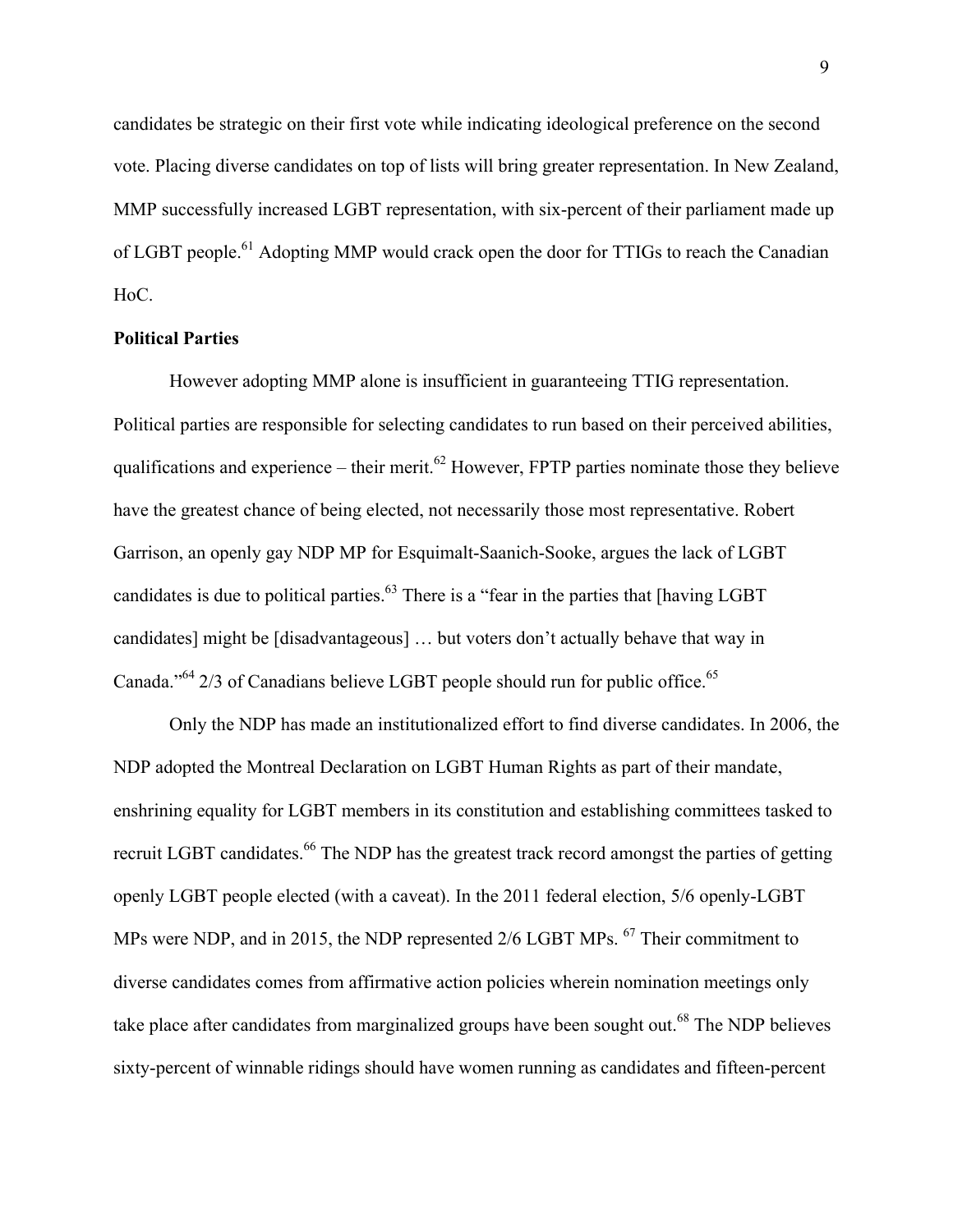of ridings should be contested by candidates reflecting Canadian diversity.<sup>69</sup> However, although the NDP in acquiring candidates, they may not necessarily be the best vehicle for candidates to win. There have been so few candidates who have won office; it is premature to name the NDP the best party for diverse representation, especially given the party's weaker political status overall in many areas of the country.<sup>70</sup>

Neither the Liberals nor Progressive Conservatives have made such attempts to find diverse candidates, nor can the latter be seen as welcoming to the LGBT community and TTIGs in particular. In 2017, Conservative Senators attempted to delay Bill C-16, the bill protecting Canadians from discrimination based on gender identity and gender expression.<sup>71</sup> Although the bill passed 67-11, this vote decisively asserted that the Conservatives are not as welcoming to protecting TTIGs. For Sarnia-Lambton Conservative MP Marilyn Gladu, "there are many people in this country who do not believe that a transgendered lifestyle is God's plan or that it is medically beneficial."<sup>72</sup> Even though LGBT people typically run for left-leaning parties anyway,<sup>73</sup> the PC's stance on contemporary TTIG issues does not give TTIGs much rationale to attempt to represent them.

Political parties are gatekeepers, having the final say in determining their representatives.<sup>74</sup> If they do not believe there is a demand for TTIG representation or do not believe they are electable, TTIGs will not be endorsed. Only the NDP actively attempts to seek out diverse Canadians to run for office and uncertainty remains if they are the most successful in getting their candidates elected.

#### **The Canadian Electorate**

The Canadian electorate is the final demand-side factor impeding TTIG representation. Despite Canada's evolving diversity and welcoming environment, stereotypes and stigmas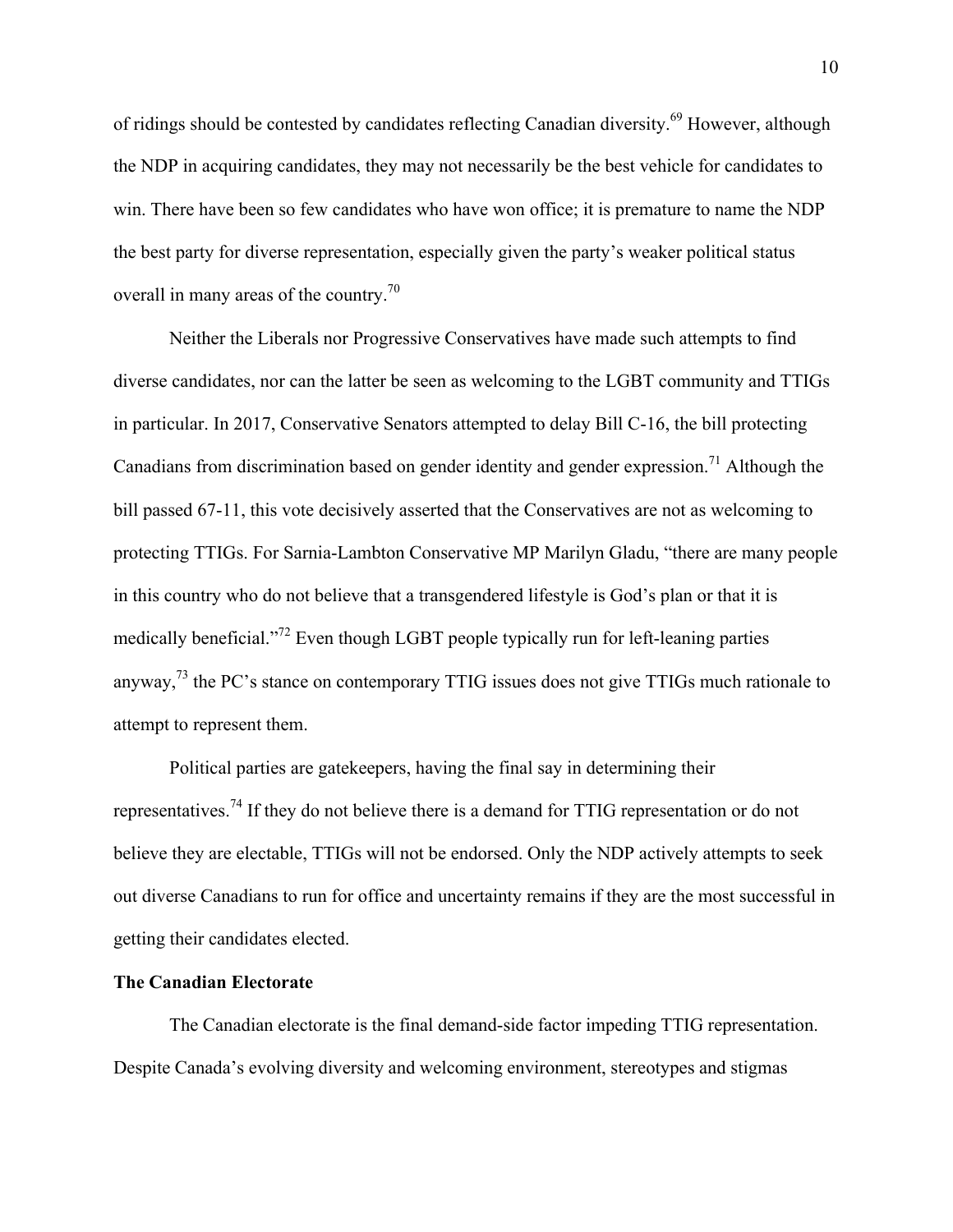against the community remain. Some Canadians, especially elderly, new and evangelical Christians hold stereotypical perceptions, impacting TTIG electability.<sup>75</sup> Those that might support TTIG candidates typically support gay and lesbian candidates – educated, left-leaning, liberal, affluent, less religious, and female voters.<sup>76</sup> Despite the participation of these voters in elections, no TTIG person has ever been elected to the HoC.

LGB and TTIG candidates have a greater chance of electoral success provincially because of greater proportions of provincial candidates, smaller and more homogeneous ridings, and ridings that have great communal acceptance. Larger provinces such as British Columbia, Ontario, and Quebec and urban areas like Toronto, Vancouver and Montreal are more likely to have LGBT candidates run and win.<sup>77</sup> The past several years have seen increases in the number of provincial candidates (ex. Christin Milloy, Lyra Evans, Scarlett Tays and Olivier Hebert, Morgane Oger, Stacey Piercey, Veronica Greer and Nicola Spurling) in Ontario, New Brunswick and British Colunbia.<sup>78</sup> Yet, in spite of this increased visibility, only one TTIG person has ever been elected to a provincial assembly - Estefania Cortes-Vargas, who identified as female and lesbian during the 2015 Alberta provincial campaign and came out as non-binary in the Legislative Assembly.<sup>79</sup> Although there may be greater opportunity to run provincially, there has not been great success. This lack of success can be attributed in part to the stereotypes held by some Canadians, as well as the supply factors discussed previously.

Canadian TTIGs face a lack of demand-side solutions. The FPTP system does not allow them much chance to win due to existing zero-sum games in this electoral system. Adopting MMP would give TTIG candidates greater odds of obtaining a seat. Voters could vote strategically for a candidate on the first ballot and then vote ideology on the second, which would allow the party then to bring diverse, qualified Canadians to Ottawa. Additionally,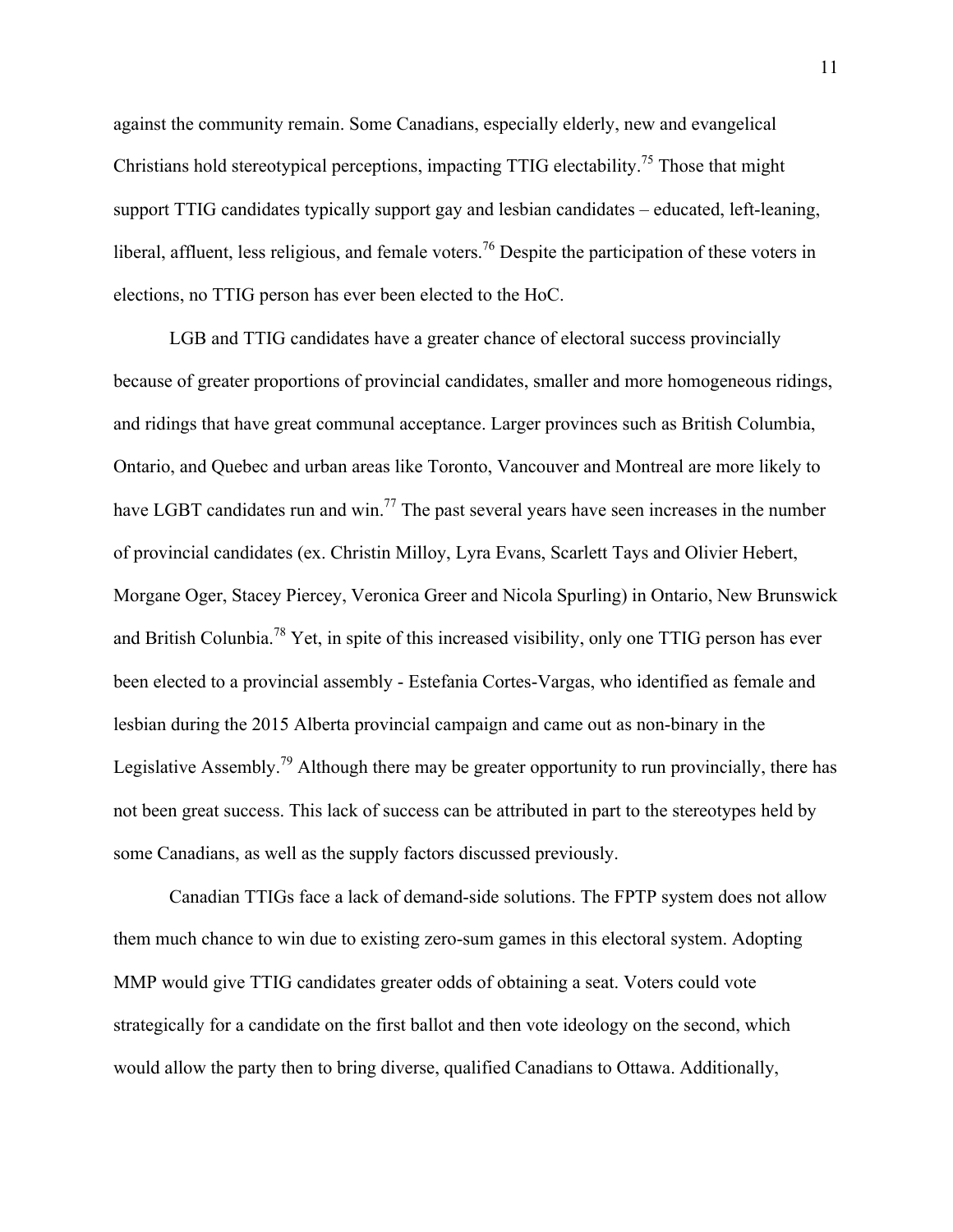political parties have not made strong efforts at locating and nominating TTIG candidates because most do not think they can win. However, many TTIGs have never been given a chance to run before to test out this theory. Finally, despite believing that LGBT Canadians should run for office, the Canadian electorate does not elect TTIG individuals. Until there is institutional reform or strong party motivation to make diversity part of their frameworks, TTIGs will face an uphill battle to winning office.

#### **Why Do We Need TTIG MPs?**

Given the impediments either preventing TTIGs from putting their names into the political ring or harming their electability entirely, one may question whether it is necessary the for there to be TTIG politicians. Is it not enough to have allies that can represent their interests? No. TTIGs have distinct interests and lived experiences that cannot be adequately represented by straight allies, or even other LGB candidates.<sup>80</sup> Instead of asking why it is necessary to have TTIG candidates, it is more intriguing to consider why society entrenches the stereotype of white, male lawyer politicians.<sup>81</sup> TTIGs should not be prevented from reaching office because some argue others could represent their interests. For Phillips, "people are not good at imagining themselves in other people's shoes. We may get better at such acts of imaginative transcendence when our prejudices have been more forcefully exposed, but this only happens when the 'other' has been well represented."<sup>82</sup>

When TTIGs break the glass ceiling, their win serves as a consciousness-raising function. TTIG MPs will challenge false consciousness excluding minority political participation and the system itself.<sup>83</sup> They will impact their colleagues who promote and draft laws.<sup>84</sup> Familiarity will bring tolerance. Once TTIGs become "real" people in the eyes of privileged colleagues, it will be challenging for the legislature to discriminate against them.<sup>85</sup> TTIGs do not need a "critical"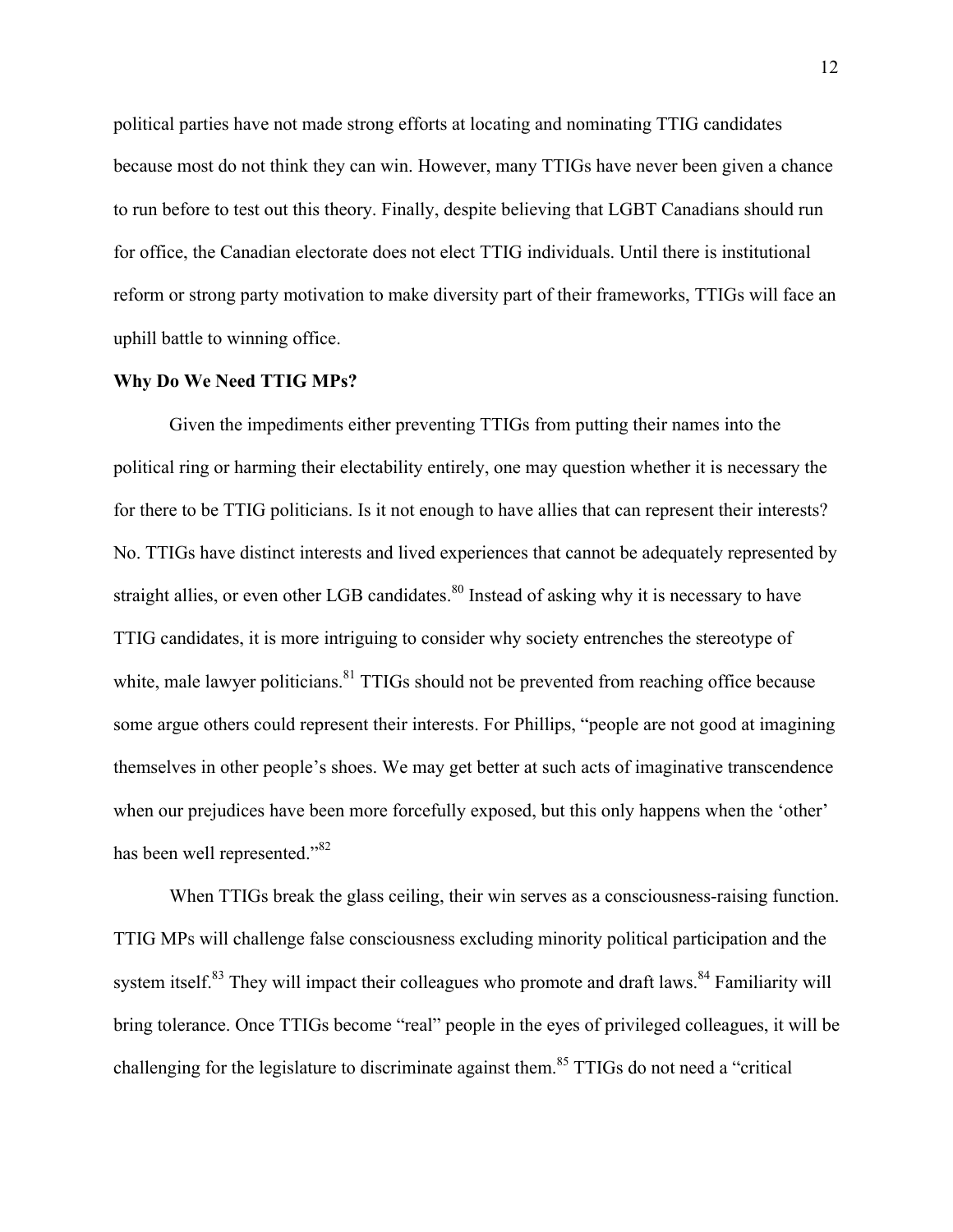mass" in politics to make a difference, like some argue is required for women.<sup>86</sup> The mere presence of a TTIG MP in Parliament is significant and a sign of change. They will encourage the adoption of queer-friendly bills.<sup>87</sup> They will be trailblazers, giving hope to sexual and gender minority youth and lessen any shocks of difference remaining amongst their colleagues.<sup>88</sup>

#### **CONCLUSION**

This paper examined the lack of TTIG representation in the Canadian HoC and arguments for why their representation is necessary. There are a wide array of supply problems and lacking demand solutions impeding them from winning elections. Discriminatory social norms and pervasive violence leave TTIGs hyper-vigilant for their safety, turning to substance abuse, depression and suicidal ideation. To encourage communal acceptance and eventual TTIG representation in politics, more research and data is needed. Further, institutional reform will aid persuade candidates to run, whether by adopting MMP system, or encouraging parties to embrace individuals representative of Canada's minorities. To begin changing social attitudes, provincial parliaments must revamp the education system, ensuring they have positive, antidiscriminative gender identity and expression curriculum.<sup>89</sup> Evolving society begins in the classroom. Without making Canada more accepting and tolerant, it will be challenging to ensure the legislature personifies a miniature portrait of the electorate.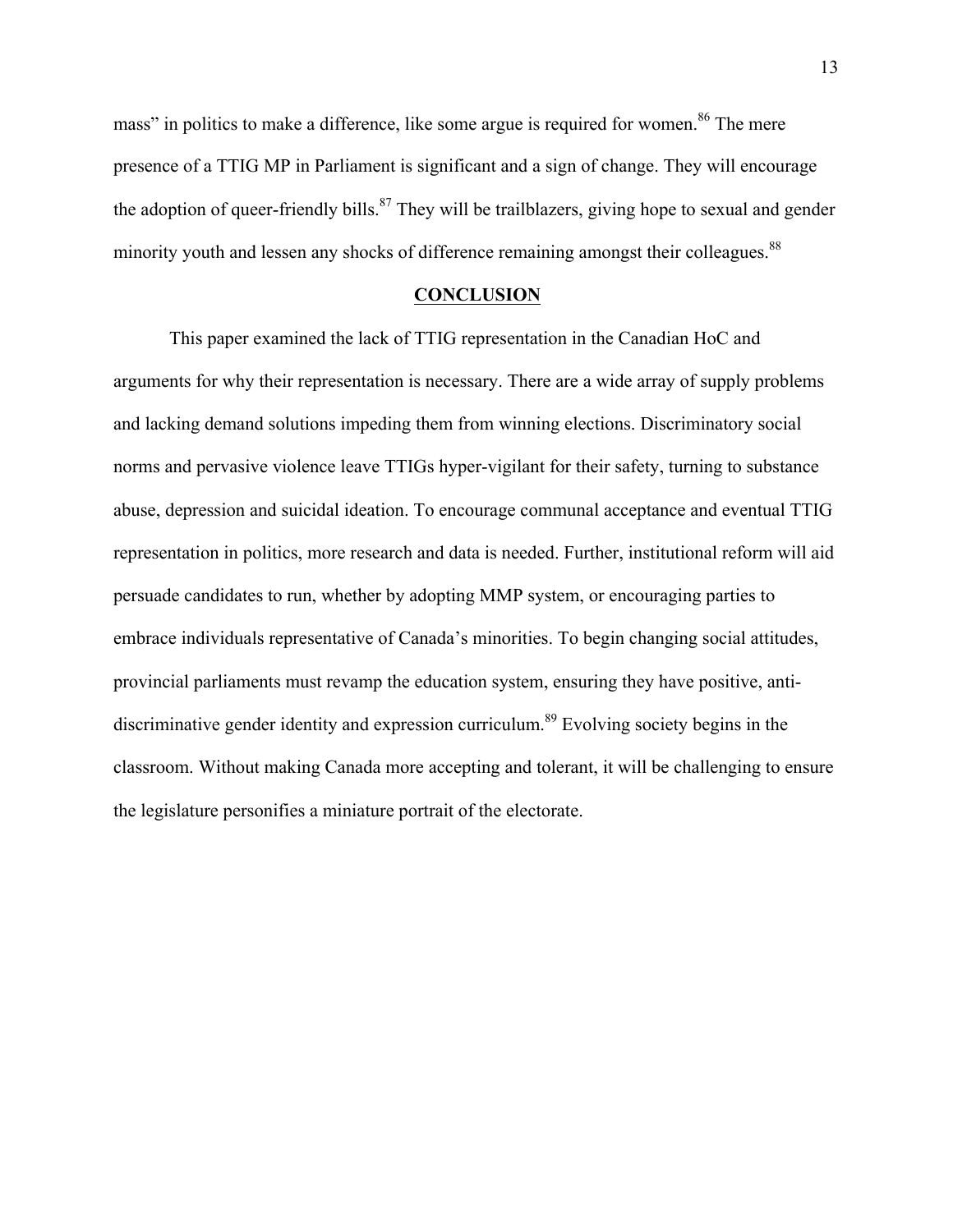<sup>5</sup> Erica Lenti. "Why Canada Needs To Elect More LGBTQ Politicians." *Torontoist*, November 4, 2015.<br>https://torontoist.com/2015/11/why-canada-needs-to-elect-more-lgbtq-politicians

 $6$  Everitt and Camp. "In Versus Out: LGBT Politicians In Canada," 227.

<sup>8</sup> Reynolds, "LGBTQ Candidates In The 2015 Canadian Federal Election – Stalled Progress?"<br><sup>9</sup> Andrew Reynolds. "Representation And Rights: The Impact Of LGBT Legislators In Comparative Perspective."

*The American Political Science Review* 107, no. 2 (May 2013): 271. https://www.jstor.org/stable/43654014.<br><sup>10</sup> Ibid, 260.<br><sup>11</sup> Ibid.<br><sup>12</sup> Barbara Perry, and D. Ryan Dick. "'I Don't Know Where It Is Safe': Trans Women's E

<sup>13</sup> Ibid, 235. <sup>27</sup> (2015): <sup>14</sup> Linda Trimble *et al.* "Politicizing Bodies: Hegemonic Masculinity, Heteronormativity, And Racism In News Representations Of Canadian Political Party Leadership Candidates." *Women's Studies in Communication* 38, no. 3

<sup>15</sup> Ibid, 315.<br><sup>16</sup> Perry and Dick. "'I Don't Know Where It Is Safe,'" 51.<br><sup>17</sup> Ibid. 52.

<sup>18</sup> Miriam Smith. "LGBTO Activism: The Pan-Canadian Political Space." In *Queer Mobilizations: Social Movement Activism And Canadian Public Policy*, edited by Manon Tremblay, 56-57. Vancouver, B.C.: UBC Press, 2015.<br><sup>19</sup> Perry and Dick, "'I Don't Know Where It Is Safe," 53.<br><sup>20</sup> Ibid.

<sup>21</sup> Ibid.<br><sup>22</sup> Ibid.<br><sup>23</sup> Melanie Green. "Critical Data Is Still Missing On Transgender And Non-Binary Canadians: StatsCan." *The Star*, May 31, 2018. https://www.thestar.com/vancouver/2018/05/31/no-national-data-for-trans-people-advocates.html <sup>24</sup> Ibid. 25 Ibid.

<sup>26</sup> Egale Canada Human Rights Trust. *Canada: Discrimination And Violence Against Lesbian, Bisexual, And Transgender Women And Gender Diverse And Two Spirit People On The Basis Of Sexual Orientation And Gender Expression.* October 6, 2016. https://egale.ca/cedaw/

<sup>28</sup> Ibid.<br><sup>29</sup> Green, "Critical Data Is Still Missing On Transgender And Non-Binary Canadians: StatsCan."<br><sup>30</sup> Perry and Dick. "'I Don't Know Where It Is Safe,'" 55.<br><sup>32</sup> Ibid. <sup>32</sup> Ibid.

<sup>36</sup> Ibid, 59.<br><sup>37</sup> Ibid, 60.<br><sup>38</sup> Ibid, 54.<br><sup>39</sup> Thomas J. Billard. "Passing' And The Politics Of Deception: Transgender Bodies, Cisgender Aesthetics, And The Policing Of Inconspicuous Marginal Identities." In *The Palgrave Handbook of Deceptive Communication*, edited by Tony Docan-Morgan, 465. New York, NY: Palgrave Macmillan.

 $1$  The ILGA-RIWI Global Attitudes Survey on Sexual, Gender and Sex Minorities, 2017, in partnership with Logo and SAGE. October 2017, 203-206. https://www.ilga.org/ilga-riwi-global-attitudes-survey <sup>2</sup> Andrew Reynolds. "LGBTQ Candidates In The 2015 Canadian Federal Election – Stalled Progress*?" LGBTQ*

*Representation & Rights Research Initiative*, n.d.

https://lgbtqrightsrep.files.wordpress.com/2015/10/canadalgbtmpcoct21.pdf

<sup>3</sup> Joanna Everitt and Michael Camp. "In Versus Out: LGBT Politicians In Canada." *Journal of Canadian Studies* 48, no. 1 (Winter 2014): 227. https://muse.jhu.edu/article/546369. <sup>4</sup> Reynolds,. "LGBTQ Candidates In The <sup>2015</sup> Canadian Federal Election – Stalled Progress?"

<sup>7</sup> Robert E Goodin. "Representing Diversity." *British Journal of Political Science* 34, no. 3 (July 2004): 453. http://www.jstor.org/stable/4092329.

 $\frac{33}{34}$  Ibid, 56.<br> $\frac{34}{35}$  Ibid, 58.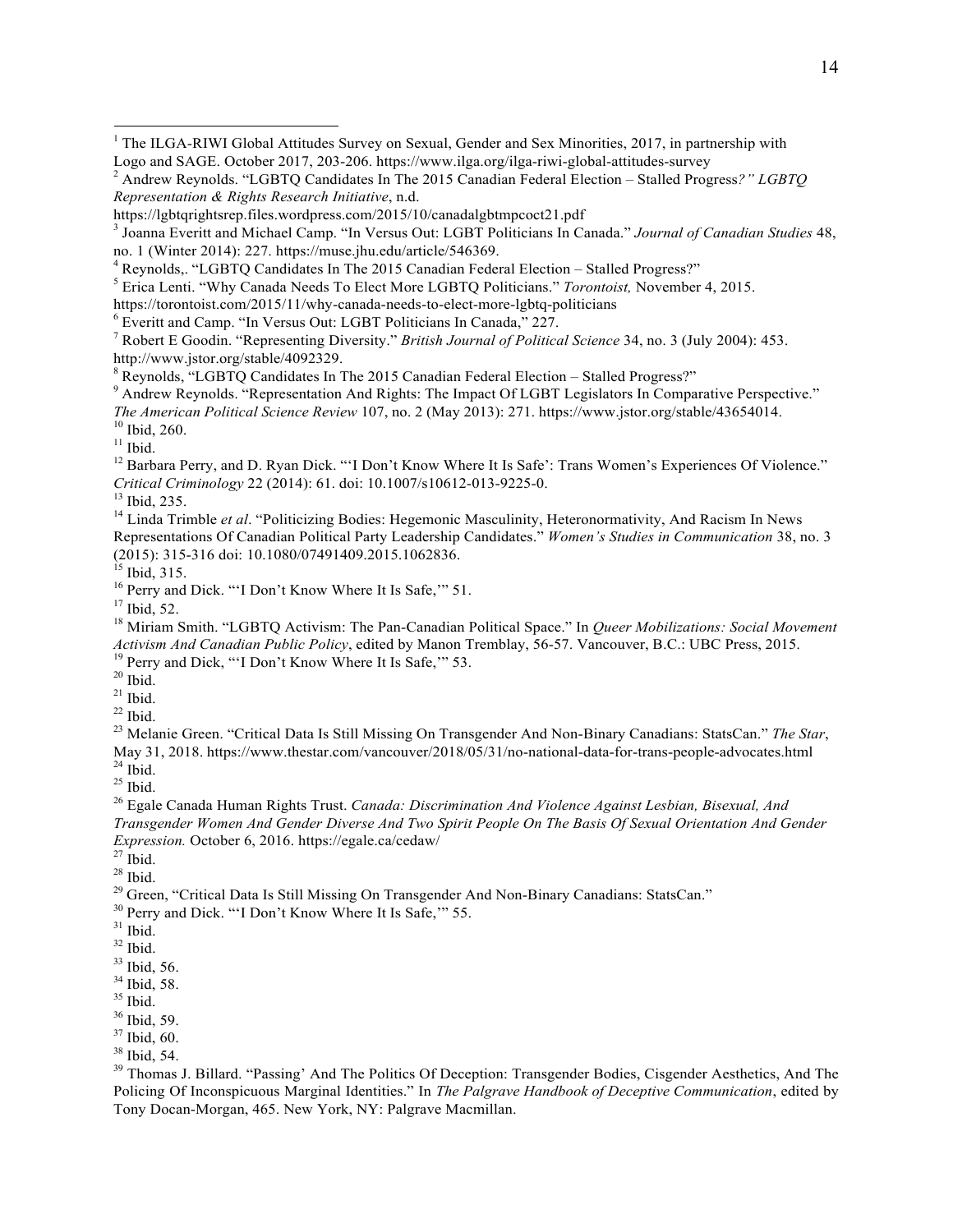https://www.researchgate.net/publication/323704060 Passing and the Politics of Deception Transgender Bodies  $\frac{1}{40}$  James W. Button, Kenneth D Wald, and Barbara A Rienzo. "The Election Of Openly Gay Public Officials In

American Communities." *Urban Affairs Review* 35, no. 2 (November 1999): 190. doi:

10.1177/10780879922184356.

<sup>41</sup> Billard, "'Passing' And The Politics Of Deception,"  $467-468$ <br><sup>42</sup> Ibid,  $468$ 

<sup>43</sup> Ibid, 468-469<br><sup>44</sup> Ibid, 470<br><sup>45</sup> Perry and Dick. "'I Don't Know Where It Is Safe,'" 55.<br><sup>46</sup> Ibid, 56.<br><sup>47</sup> Reynolds, "Representation And Rights," 271.

<sup>48</sup> Lisa Young. "Slow To Change: Women In The House Of Commons." In *Stalled*, edited by Linda Trimble, Jane Arscott, and Manon Tremblay, 267. Vancouver: UBC Press, 2013.

<sup>49</sup> Hadeel Ibrahim. "New Brunswick's First Openly Trans Candidate 'Doing It For A Whole Community.'" *CBC News*, July 26, 2018. https://www.cbc.ca/news/canada/new-brunswick/transgender-lgbtq-fredericton-north-newbrunswick-1.4761537<br><sup>50</sup> "More Than A Transgender Activist, Candidate Jennifer McCreath Says." *CBC News*, August 14, 2015.

https://www.cbc.ca/news/canada/newfoundland-labrador/more-than-a-transgender-activist-candidate-jennifer-

mccreath-says-1.3191354<br><sup>51</sup> Andrew Weichel. "Hateful Flyers Distributed In Transgender NDP Candidate's Riding." *CTV News Vancouver*,<br>April 26, 2017. https://bc.ctvnews.ca/hateful-flyers-distributed-in-transgender-ndp-can  $52$  Ibid.<br>
<sup>53</sup> Everitt and Camp. "In Versus Out: LGBT Politicians In Canada," 229.<br>
<sup>54</sup> Jeanette Ashe. "Women's Legislative Underrepresentation: Enough Come Forward. (Still) Too Few Chosen."

*Canadian Journal of Political Science* 50, no. 2 (June 2017): 599. doi: 10.1017/S0008423917000300.<br><sup>55</sup> Reynolds, "Representation And Rights," 262.<br><sup>56</sup> Ibid. 263.

<sup>58</sup> "Mixed-Member Proportional Representation." Samara Centre for Democracy.

https://www.samaracanada.com/samara-in-the-classroom/electoral-reform/mixed-member-proportional-

representation

 $59$  Ibid.<br> $60$  Ibid.

<sup>61</sup> Reynolds, "Representation And Rights," 260.<br><sup>62</sup> Ashe, "Women's Legislative Underrepresentation: Enough Come Forward, (Still) Too Few Chosen," 600.<br><sup>63</sup> Josh Dehaas. "LGBTO Community Hopes For More Representation In 2015. https://www.ctvnews.ca/politics/lgbtq-community-hopes-for-more-representation-in-next-parliament-

1.2538037<br><sup>64</sup> Ibid.

<sup>65</sup> Ibid.<br>
<sup>66</sup> Everitt and Camp. "In Versus Out," 234.<br>
<sup>67</sup> Reynolds, "LGBTQ Candidates In The 2015 Canadian Federal Election – Stalled Progress?"<br>
<sup>68</sup> Dehaas, "LGBTQ Community Hopes For More Representation In Next Pa https://www.theglobeandmail.com/news/politics/with-gender-identity-bill-canada-shows-leadership-in-advancinghumanrights/article35323583/<br><sup>72</sup> Ibid.

<sup>73</sup> Everitt and Camp. "In Versus Out," 227.<br><sup>74</sup> Young, "Slow To Change," 264.<br><sup>75</sup> Everitt and Camp. "In Versus Out." 229.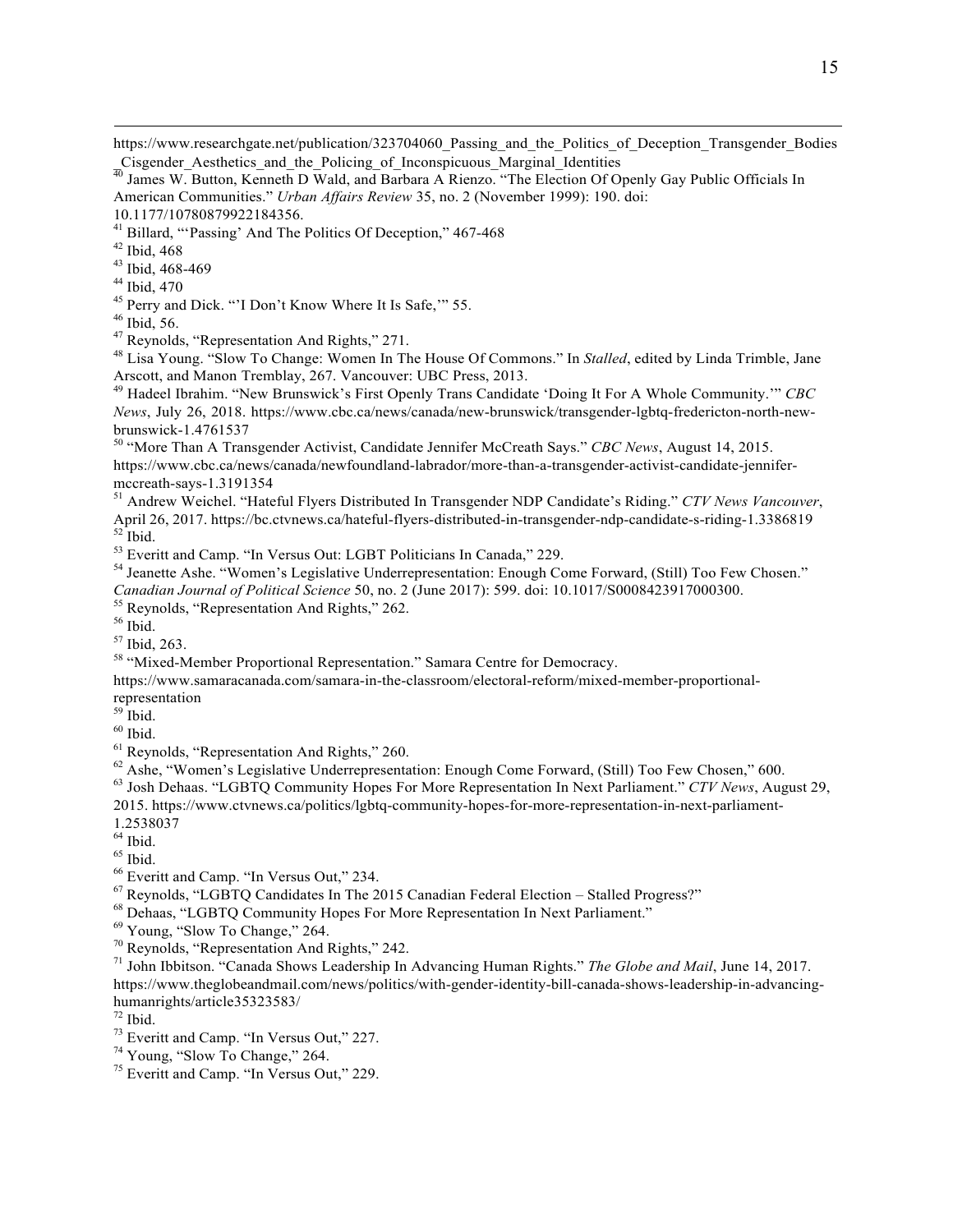<sup>76</sup> Donald Haider-Markel *et al*. "Bringing 'T' To The Table: Understanding Individual Support of Transgender Candidates For Public Office." *Politics, Groups, and Identities* 5, no. 3 (2017): 410. doi: 10.1080/21565503.2016.1272472.<br><sup>77</sup> Everitt and Camp. "In Versus Out," 240-241.

<sup>78</sup> Terri Coles. "These Transgender Canadians Overcame Discrimination To Become 'Firsts' In Their Chosen Fields." *Huffington Post*, March 4, 2018. https://www.huffingtonpost.ca/2018/04/03/transgendercanadians\_a\_23401973/; and, "NDP Candidate Hopes To Give LGBT Community Greater Voice At Queen's Park." *CBC News*, March 26, 2018. https://www.cbc.ca/news/canada/ottawa/lyra-evans-candidate-ontario-transgender-1.4585594; and, Ibrahim, "New Brunswick's First Openly Trans Candidate 'Doing It For A Whole Community.'"; and, Todd Veinotte. "N.B. NDP Introduced First Transgender Candidate In Province, Promises To Improve LGBTQ Rights." *Global News*, August 24, 2018. https://globalnews.ca/news/4408177/n-b-ndp-introduces-first-transgendercandidate-in-province-promises-to-improve-lgbtq-rights/; and, Tonya Beja. "B.C. Election – Four Transgender Candidates Aim To Make History." *Global News*, April 18, 2017. https://globalnews.ca/news/3384801/b-c-electionfour-transgender-candidates-aim-to-make-history/

<sup>79</sup> Ibrahim, "New Brunswick's First Openly Trans Candidate 'Doing It For A Whole Community,'"; and, Jason Markusoff. "An Alberta MLA On Battling Gender Identity." *Maclean's*, December 1, 2015.

https://www.macleans.ca/news/canada/for-the-record-an-alberta-mla-on-battling-gender-identity/

<sup>80</sup> Anne Phillips. "Democracy And Representation: Or, Why Should It Matter Who Our Representatives Are?" *SVPW Jahrbuch* 34 (1994): 71. http://doi.org/10.5169/seals-173047<br><sup>81</sup> Ibid, 71-72.<br><sup>82</sup> Goodin, "Representing Diversity," 465.<br><sup>83</sup> Ibid. 464.

<sup>&</sup>lt;sup>84</sup> Reynolds, "Representation And Rights," 269.<br>
<sup>85</sup> Ibid. 264.<br>
<sup>86</sup> Ibid, 264.<br>
<sup>87</sup> Ibid, 271.<br>
<sup>88</sup> Ibid.

<sup>&</sup>lt;sup>89</sup> Perry and Dick. ""I Don't Know Where It Is Safe," 61.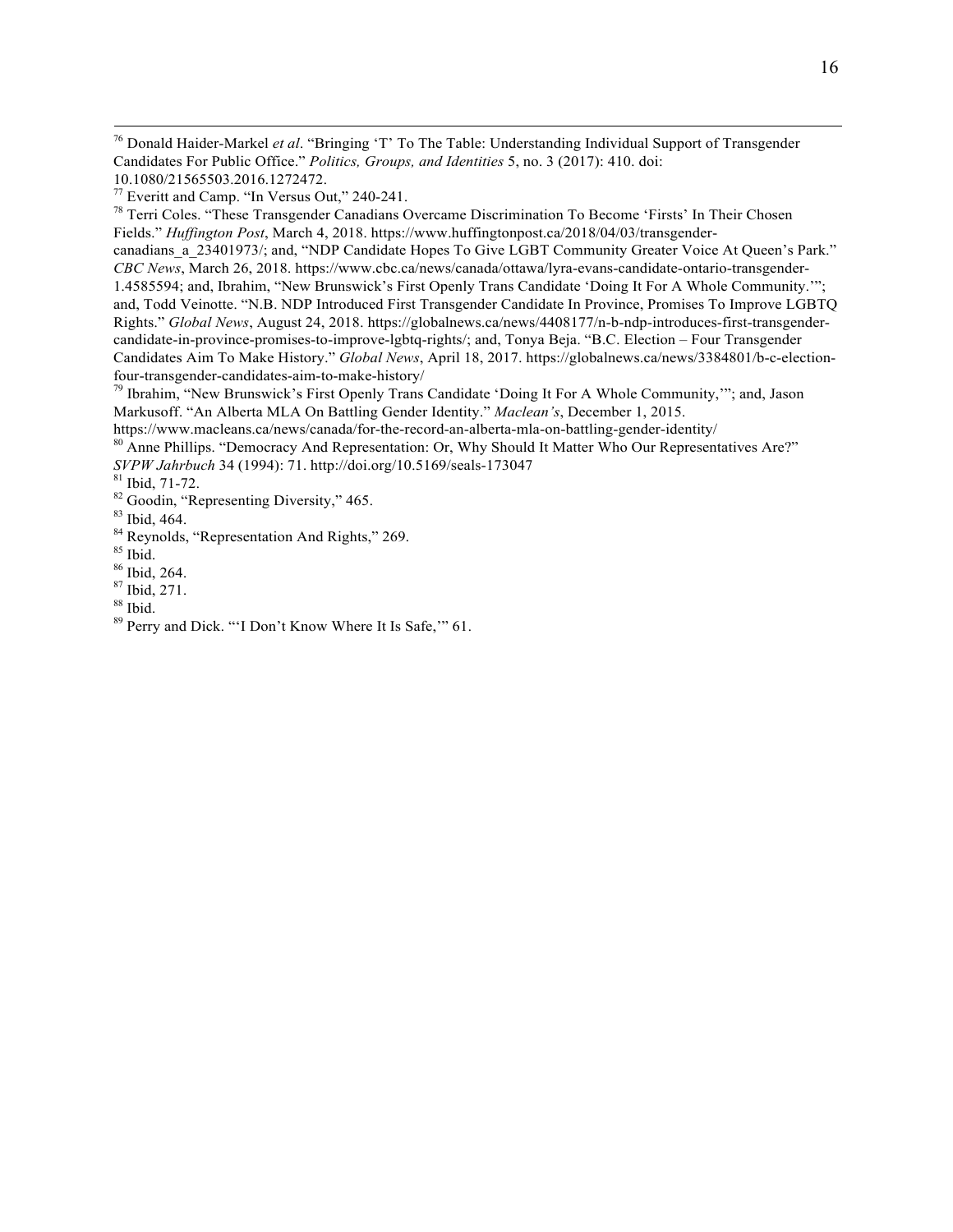### Bibliography

- Ashe, Jeanette. "Women's Legislative Underrepresentation: Enough Come Forward, (Still) Too Few Chosen." *Canadian Journal of Political Science* 50, no. 2 (June 2017): 597-613. doi: 10.1017/S0008423917000300.
- Beja, Tonya. "B.C. Election Four Transgender Candidates Aim To Make History." *Global News,* April 18, 2017. https://globalnews.ca/news/3384801/b-c-election-four-transgendercandidates-aim-to-make-history/
- Billard, Thomas J. "'Passing' And The Politics Of Deception: Transgender Bodies, Cisgender Aesthetics, And The Policing Of Inconspicuous Marginal Identities." In *The Palgrave Handbook of Deceptive Communication*, edited by Tony Docan-Morgan, 463-478. New York, NY: Palgrave Macmillan, 2019. https://www.researchgate.net/publication/323704060 Passing and the Politics of Dece ption Transgender Bodies Cisgender Aesthetics and the Policing of Inconspicuous Marginal Identities
- Button, James W, Kenneth D Wald, and Barbara A Rienzo. "The Election Of Openly Gay Public Officials In American Communities." *Urban Affairs Review* 35, no. 2 (November 1999): 188-209. doi: 10.1177/10780879922184356.
- Coles, Terri. "These Transgender Canadians Overcame Discrimination To Become 'Firsts' In Their Chosen Fields." *Huffington Post*, March 4, 2018. https://www.huffingtonpost.ca/2018/04/03/transgender-canadians\_a\_23401973/
- Dehaas, Josh. "LGBTQ Community Hopes For More Representation In Next Parliament." *CTV News,* August 29, 2015. https://www.ctvnews.ca/politics/lgbtq-community-hopes-formore-representation-in-next-parliament-1.2538037
- Egale Canada Human Rights Trust. *Canada: Discrimination And Violence Against Lesbian, Bisexual, And Transgender Women And Gender Diverse And Two Spirit People On The Basis Of Sexual Orientation And Gender Expression.* October 6, 2016. https://egale.ca/cedaw/
- Everitt, Joanna, and Michael Camp. "In Versus Out: LGBT Politicians in Canada." *Journal of Canadian Studies* 48, no. 1 (Winter 2014): 226-251. https://muse.jhu.edu/article/546369
- Goodin, Robert E. "Representing Diversity." *British Journal of Political Science* 34, no. 3 (July 2004): 453-468. http://www.jstor.org/stable/4092329
- Green, Melanie. "Critical Data Is Still Missing On Transgender And Non-Binary Canadians: StatsCan." *The Star,* May 31, 2018. https://www.thestar.com/vancouver/2018/05/31/nonational-data-for-trans-people-advocates.html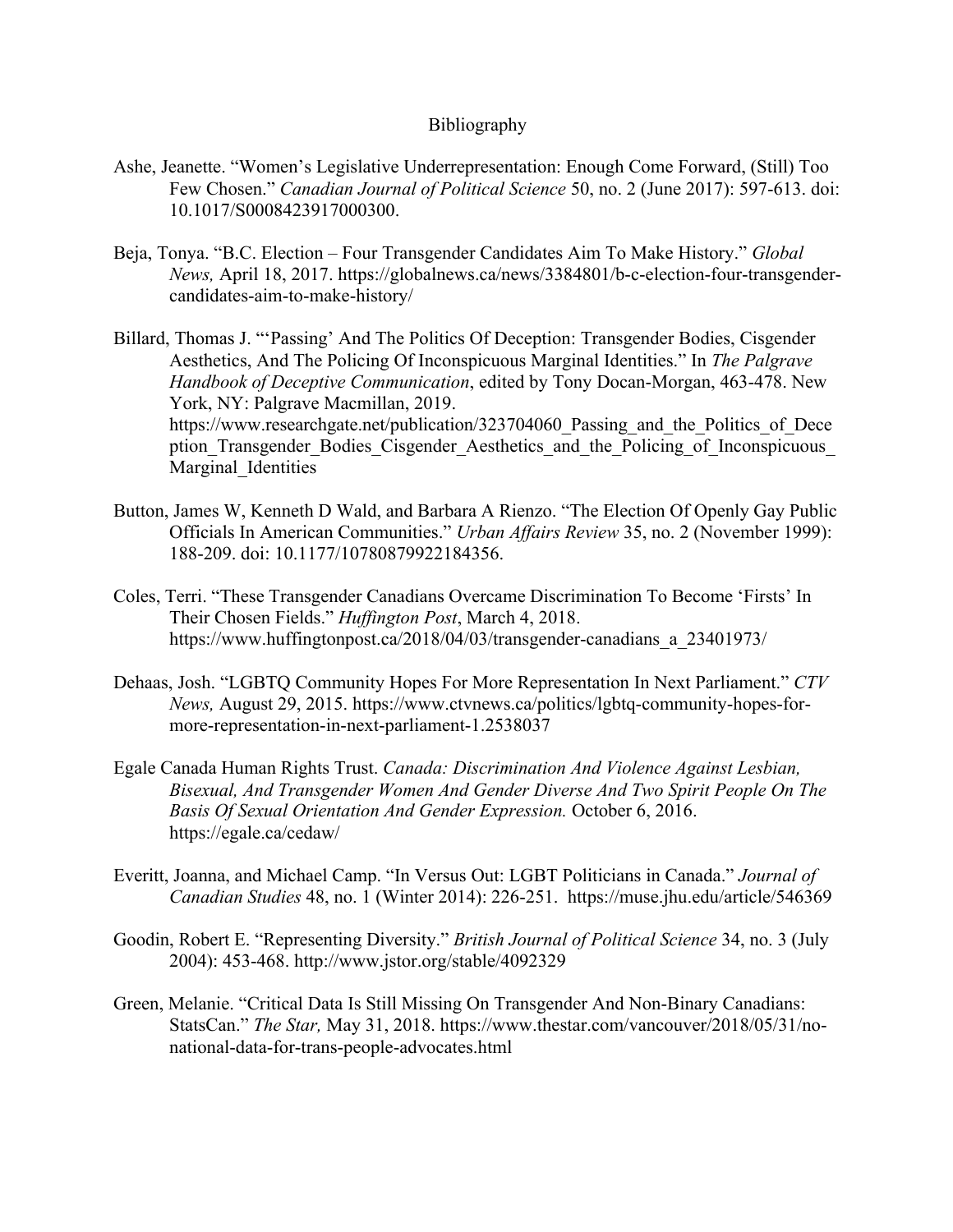- Haider-Markel, Donald, *et al*. "Bringing 'T' To The Table: Understanding Individual Support of Transgender Candidates For Public Office." *Politics, Groups, and Identities* 5, no. 3 (2017): 399-417. doi: 10.1080/21565503.2016.1272472.
- Ibbitson, John. "Canada Shows Leadership In Advancing Human Rights." *The Globe and Mail,* June 14, 2017. https://www.theglobeandmail.com/news/politics/with-gender-identity-billcanada-shows-leadership-in-advancing-humanrights/article35323583/
- Ibrahim, Hadeel. "New Brunswick's First Openly Trans Candidate 'Doing It For A Whole Community.'" *CBC News,* July 26, 2018. https://www.cbc.ca/news/canada/newbrunswick/transgender-lgbtq-fredericton-north-new-brunswick-1.4761537
- "Jennifer McCreath Running For Federal Election In Avalon." *CBC News,* July 27, 2015. https://www.cbc.ca/news/canada/newfoundland-labrador/jennifer-mccreath-running-forfederal-election-in-avalon-1.3168431
- Lenti, Erica. "Why Canada Needs To Elect More LGBTQ Politicians." *Torontoist*, November 4, 2015. https://torontoist.com/2015/11/why-canada-needs-to-elect-more-lgbtq-politicians/
- Markusoff, Jason. "An Alberta MLA On Battling Gender Identity." *Maclean's*, December 1, 2015. https://www.macleans.ca/news/canada/for-the-record-an-alberta-mla-on-battlinggender-identity/
- "Mixed-Member Proportional Representation." Samara Centre for Democracy. https://www.samaracanada.com/samara-in-the-classroom/electoral-reform/mixedmember-proportional-representation
- "More Than A Transgender Activist, Candidate Jennifer McCreath Says." *CBC News*, August 14, 2015. https://www.cbc.ca/news/canada/newfoundland-labrador/more-than-atransgender-activist-candidate-jennifer-mccreath-says-1.3191354
- "NDP Candidate Hopes To Give LGBT Community Greater Voice At Queen's Park." *CBC News,* March 26, 2018. https://www.cbc.ca/news/canada/ottawa/lyra-evans-candidateontario-transgender-1.4585594
- Perry, Barbara, and D. Ryan Dick. "'I Don't Know Where It Is Safe': Trans Women's Experiences Of Violence." *Critical Criminology* 22 (2014): 49-63. doi: 10.1007/s10612- 013-9225-0.
- Phillips, Anne. "Democracy And Representation: Or, Why Should It Matter Who Our Representatives Are?" *SVPW Jahrbuch* 34 (1994): 63-76. http://doi.org/10.5169/seals-173047
- Reynolds, Andrew. "LGBTQ Candidates In The 2015 Canadian Federal Election Stalled Progress?" *LGBTQ Representation & Rights Research Initiative*, n.d. https://lgbtqrightsrep.files.wordpress.com/2015/10/canadalgbtmpcoct21.pdf